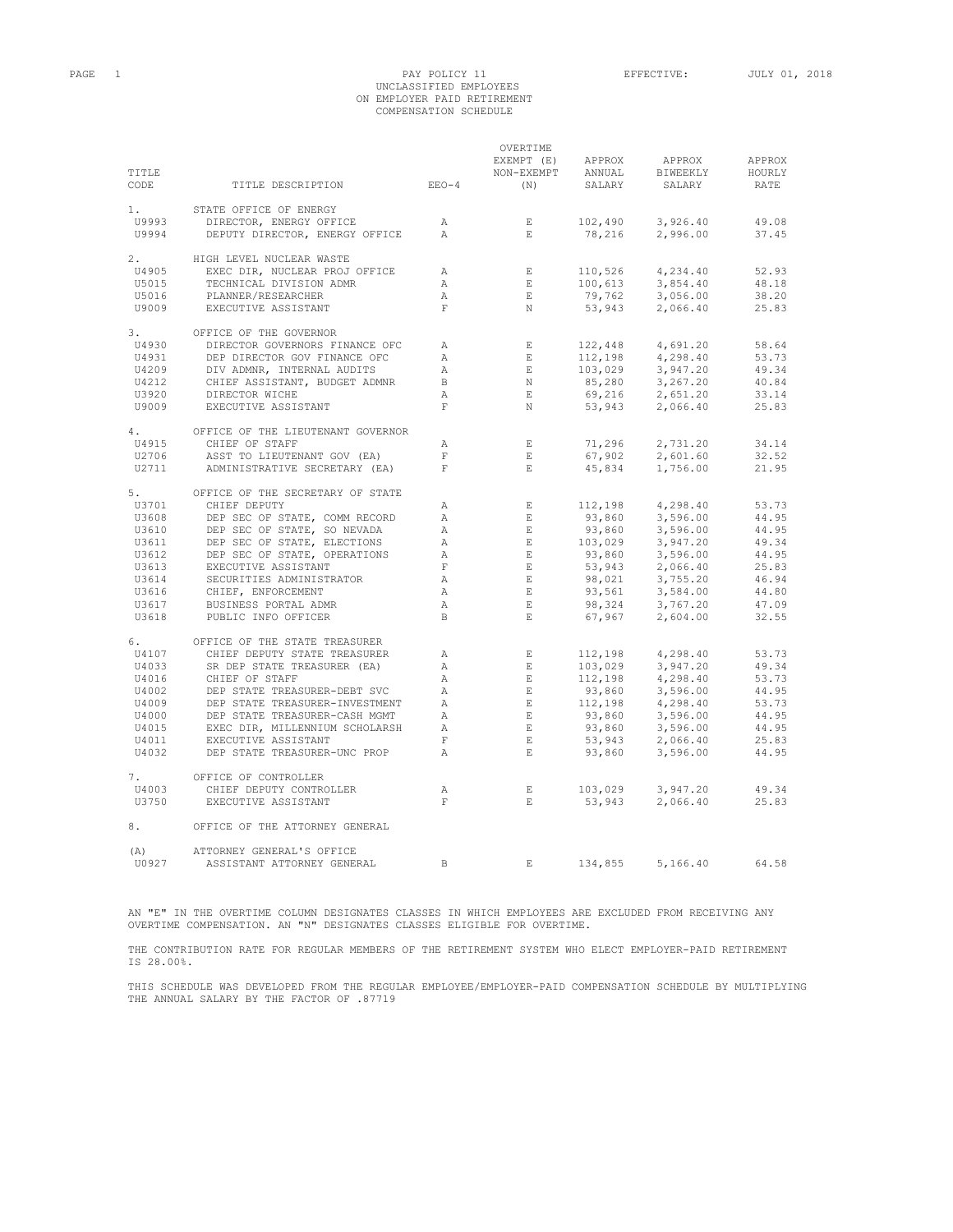### PAGE 2 PAY POLICY 11 EFFECTIVE: JULY 01, 2018 UNCLASSIFIED EMPLOYEES ON EMPLOYER PAID RETIREMENT COMPENSATION SCHEDULE

OVERTIME

|        |                                                                                                                                                                               |                          | EXEMPT (E)    | APPROX                                                                            | APPROX                                                                                                                                                                                                                                                                   | APPROX |
|--------|-------------------------------------------------------------------------------------------------------------------------------------------------------------------------------|--------------------------|---------------|-----------------------------------------------------------------------------------|--------------------------------------------------------------------------------------------------------------------------------------------------------------------------------------------------------------------------------------------------------------------------|--------|
| TITLE  |                                                                                                                                                                               |                          | NON-EXEMPT    | ANNUAL                                                                            | BIWEEKLY                                                                                                                                                                                                                                                                 | HOURLY |
| CODE   | TITLE DESCRIPTION EEO-4                                                                                                                                                       |                          | (N)           | SALARY                                                                            | SALARY                                                                                                                                                                                                                                                                   | RATE   |
| U0924  | AG COUNSEL FOR PROSECUTG ATTYS                                                                                                                                                | $\Box$                   | $\mathbf E$   | 103,029                                                                           | 3,947.20                                                                                                                                                                                                                                                                 | 49.34  |
| U0932  | OMBUDSMAN, DOMESTIC VIOLENCE                                                                                                                                                  | B                        | $\,$ N        |                                                                                   | 2,190.40                                                                                                                                                                                                                                                                 | 27.38  |
| U0920  | CHIEF DEPUTY ATTY GENERAL (EA)                                                                                                                                                | A                        | $\quad$ E     | $57,172$<br>113,279                                                               | 4,340.00                                                                                                                                                                                                                                                                 | 54.25  |
| U0934  | SR DEPUTY ATTY GENERAL (EA)                                                                                                                                                   | $\mathbf{B}$             | $\mathbf{E}$  |                                                                                   | 3,926.40                                                                                                                                                                                                                                                                 | 49.08  |
| U0963  | DEP ATTY GENERAL (EA)                                                                                                                                                         | $\mathbb B$              | E             |                                                                                   | 3,512.80                                                                                                                                                                                                                                                                 | 43.91  |
| *U0903 | CHIEF INVESTIGATOR                                                                                                                                                            | $\mathbb{A}$             | $\quad$ E     | $102,490$<br>91,701<br>84,150                                                     |                                                                                                                                                                                                                                                                          | 40.30  |
| *U0900 | INVESTIGATOR (EA)                                                                                                                                                             | $\,$ B                   | $\;$ N        |                                                                                   |                                                                                                                                                                                                                                                                          | 30.28  |
| U0904  | EXECUTIVE ASSISTANT                                                                                                                                                           | $\;$ F                   | E             |                                                                                   |                                                                                                                                                                                                                                                                          | 25.83  |
| U9007  | PUBLIC INFORMATION OFFICER                                                                                                                                                    | $\Box$                   | E             |                                                                                   |                                                                                                                                                                                                                                                                          | 32.55  |
| U1084  | CHIEF FINANCIAL OFFICER                                                                                                                                                       | $\Box$                   | $\quad$ E     |                                                                                   |                                                                                                                                                                                                                                                                          | 46.94  |
| U0911  | LEGAL RESEARCHER (EA)<br>SPVG LEGAL RESEARCHER (EA)<br>PROGRAM SPECIALIST-TECH CRIMES                                                                                         | $\,$ E                   | $\,$ N        |                                                                                   |                                                                                                                                                                                                                                                                          | 25.83  |
| U0906  |                                                                                                                                                                               | $\quad$ E                | N             |                                                                                   |                                                                                                                                                                                                                                                                          | 27.12  |
| U0929  |                                                                                                                                                                               | $\mathop{}\mathopen{} E$ | N             |                                                                                   |                                                                                                                                                                                                                                                                          | 25.83  |
| U0910  |                                                                                                                                                                               | $\mathbb{A}$             | $\parallel$ E |                                                                                   |                                                                                                                                                                                                                                                                          | 64.58  |
| U0926  | CHIEF OF STAFF<br>SOLICITOR GENERAL<br>CONSTRUCTION LAW COUNSEL<br>CHIEF PERSONNEL MANAGER                                                                                    | B                        | E             |                                                                                   |                                                                                                                                                                                                                                                                          | 60.88  |
| U0930  |                                                                                                                                                                               | $\mathbf B$              | E             |                                                                                   |                                                                                                                                                                                                                                                                          | 60.88  |
| U0931  |                                                                                                                                                                               | A                        | E             |                                                                                   |                                                                                                                                                                                                                                                                          | 40.30  |
| U0936  |                                                                                                                                                                               | $\mathbf B$              | $\mathbb{E}$  |                                                                                   |                                                                                                                                                                                                                                                                          | 60.88  |
| U0966  | SPECIAL COUNSEL (EA)<br>INFORMATION TECHNOLOGY CHIEF<br>FINANCIAL ANALYST                                                                                                     | $\overline{B}$           | $\mathbb E$ . |                                                                                   |                                                                                                                                                                                                                                                                          | 46.00  |
| U0967  |                                                                                                                                                                               | $\Box$                   | $-$ E $\,$    |                                                                                   |                                                                                                                                                                                                                                                                          | 37.45  |
| U0968  |                                                                                                                                                                               | A                        | E             |                                                                                   |                                                                                                                                                                                                                                                                          | 58.64  |
| U0937  | BUREAU CHIEF (EA)<br>GENERAL COUNSEL                                                                                                                                          | A                        | E             |                                                                                   |                                                                                                                                                                                                                                                                          | 60.88  |
| U0970  | SPECIAL ASSISTANT, AG, MILITARY                                                                                                                                               | $\mathbb{A}$             | $\mathbb E$ . |                                                                                   |                                                                                                                                                                                                                                                                          | 49.34  |
| U0969  | SPECIAL ASSISTANT, AG, NEIGHBORH                                                                                                                                              | A                        | E             |                                                                                   | 91, 701<br>84, 150<br>63, 228<br>2, 422. 40<br>67, 967<br>2, 604. 00<br>98, 021<br>3, 755. 20<br>53, 943<br>2, 066. 40<br>56, 639<br>2, 066. 40<br>56, 639<br>2, 169. 60<br>53, 943<br>2, 066. 40<br>127, 126<br>4, 870. 40<br>96, 064<br>3, 224. 00<br>96, 064<br>3, 22 | 49.34  |
| 8.     | OFFICE OF THE ATTORNEY GENERAL                                                                                                                                                |                          |               |                                                                                   |                                                                                                                                                                                                                                                                          |        |
| (B)    | BUREAU OF CONSUMER PROTECTION                                                                                                                                                 |                          |               |                                                                                   |                                                                                                                                                                                                                                                                          |        |
| U4422  | SR ENGINEER                                                                                                                                                                   | B                        | E             | 87,550                                                                            | 3,354.40                                                                                                                                                                                                                                                                 | 41.93  |
| U0911  | SK ENGINEER<br>LEGAL RESEARCHER (EA)<br>SENIOR ECONOMIST<br>ADMIN SERVICES OFFICER<br>SR REGULATORY ANALYST<br>CHIEF DEPUTY ATTY GENERAL (EA)<br>NEGULATORY ANTY GENERAL (EA) | $\mathop{}\mathbb{E}$    | $_{\rm N}$    | 87,550<br>53,943<br>98,038<br>71,033<br>81,814<br>13,279<br>37,279                | 2,066.40                                                                                                                                                                                                                                                                 | 25.83  |
| U1081  |                                                                                                                                                                               | $\mathbf{B}$             | E             |                                                                                   | 3,756.00                                                                                                                                                                                                                                                                 | 46.95  |
| U4412  |                                                                                                                                                                               | $\mathbb{A}$             | $\mathbb N$   |                                                                                   | 2,720.80                                                                                                                                                                                                                                                                 | 34.01  |
| U4414  |                                                                                                                                                                               | $\mathbf{B}$             | $\quad$ E     |                                                                                   | 3,134.40                                                                                                                                                                                                                                                                 | 39.18  |
| U0920  |                                                                                                                                                                               | $\mathbb{A}$             | E             |                                                                                   | 4,340.00                                                                                                                                                                                                                                                                 | 54.25  |
| U4416  | REGULATORY MANAGER<br>TECHNICAL STAFF MANAGER<br>DEP ATTY GENERAL (EA)<br>ENGINEER<br>SR DEPUTY ATTY GENERAL (EA)                                                             | $\mathbf B$              | $\quad$ E     |                                                                                   | 3,356.80                                                                                                                                                                                                                                                                 | 41.96  |
| U4825  |                                                                                                                                                                               | $\Box$                   | E             |                                                                                   | 3,356.80                                                                                                                                                                                                                                                                 | 41.96  |
| U0963  |                                                                                                                                                                               | $\overline{B}$           | $\quad$ E     |                                                                                   | 3,512.80                                                                                                                                                                                                                                                                 | 43.91  |
| U4418  |                                                                                                                                                                               | $\Box$                   | E             |                                                                                   | 3,024.00                                                                                                                                                                                                                                                                 | 37.80  |
| U0934  |                                                                                                                                                                               | $\mathbb B$              | $\,$ E        |                                                                                   | 3,926.40                                                                                                                                                                                                                                                                 | 49.08  |
| U0906  | SPVG LEGAL RESEARCHER (EA)                                                                                                                                                    | E                        | N             | $87,626$<br>$87,626$<br>$87,626$<br>$91,701$<br>$78,939$<br>$102,490$<br>$56,639$ | 2,169.60                                                                                                                                                                                                                                                                 | 27.12  |
| 9.     | COMMISSION ON ETHICS                                                                                                                                                          |                          |               |                                                                                   |                                                                                                                                                                                                                                                                          |        |
| U2901  | EXECUTIVE DIRECTOR, ETHICS                                                                                                                                                    | A                        | $\,$ E        | 102,490                                                                           | 3,926.40                                                                                                                                                                                                                                                                 | 49.08  |
| U2902  | COMMISSION COUNSEL                                                                                                                                                            | $\mathbb B$              | $\,$ E        | 102,490                                                                           | 3,926.40                                                                                                                                                                                                                                                                 | 49.08  |
| U9009  | EXECUTIVE ASSISTANT                                                                                                                                                           | F                        | N             | 53,943<br>63,228<br>53,943                                                        | 2,066.40                                                                                                                                                                                                                                                                 | 25.83  |
| U9305  | INVESTIGATOR<br>SENIOR LEGAL RESEARCHER                                                                                                                                       | $\mathbb B$              | N             |                                                                                   | 2,422.40                                                                                                                                                                                                                                                                 | 30.28  |
| U4423  |                                                                                                                                                                               | E                        | $_{\rm N}$    |                                                                                   | 2,066.40                                                                                                                                                                                                                                                                 | 25.83  |
| U2904  | ASSOCIATE COUNSEL                                                                                                                                                             | $\Box$                   | $\mathbf E$   | 91,701                                                                            | 3,512.80                                                                                                                                                                                                                                                                 | 43.91  |
| 10.    | SUPREME COURT                                                                                                                                                                 |                          |               |                                                                                   |                                                                                                                                                                                                                                                                          |        |
| U0982  | CHIEF ASSISTANT CLERK                                                                                                                                                         | $\Box$                   | $\mathbf{E}$  | 113,279                                                                           | 4,340.00                                                                                                                                                                                                                                                                 | 54.25  |
| U0981  | CHIEF CLERK                                                                                                                                                                   | $\Box$                   | $\,$ E        | 134,855                                                                           | 5,166.40                                                                                                                                                                                                                                                                 | 64.58  |
| U3714  | CHIEF DEPUTY CLERK                                                                                                                                                            | $\mathbf{B}$             | $\mathbb N$   | 69,584                                                                            | 2,665.60                                                                                                                                                                                                                                                                 | 33.32  |
| U0978  | COURT ADMINISTRATOR                                                                                                                                                           | $\overline{B}$           | $_{\rm N}$    | 118,672                                                                           | 4,546.40                                                                                                                                                                                                                                                                 | 56.83  |

\* EMPLOYEES IN THIS CLASS MAY QUALIFY FOR POLICE/FIRE RETIREMENT (SEE PAY POL 12)

AN "E" IN THE OVERTIME COLUMN DESIGNATES CLASSES IN WHICH EMPLOYEES ARE EXCLUDED FROM RECEIVING ANY OVERTIME COMPENSATION. AN "N" DESIGNATES CLASSES ELIGIBLE FOR OVERTIME.

THE CONTRIBUTION RATE FOR REGULAR MEMBERS OF THE RETIREMENT SYSTEM WHO ELECT EMPLOYER-PAID RETIREMENT IS 28.00%.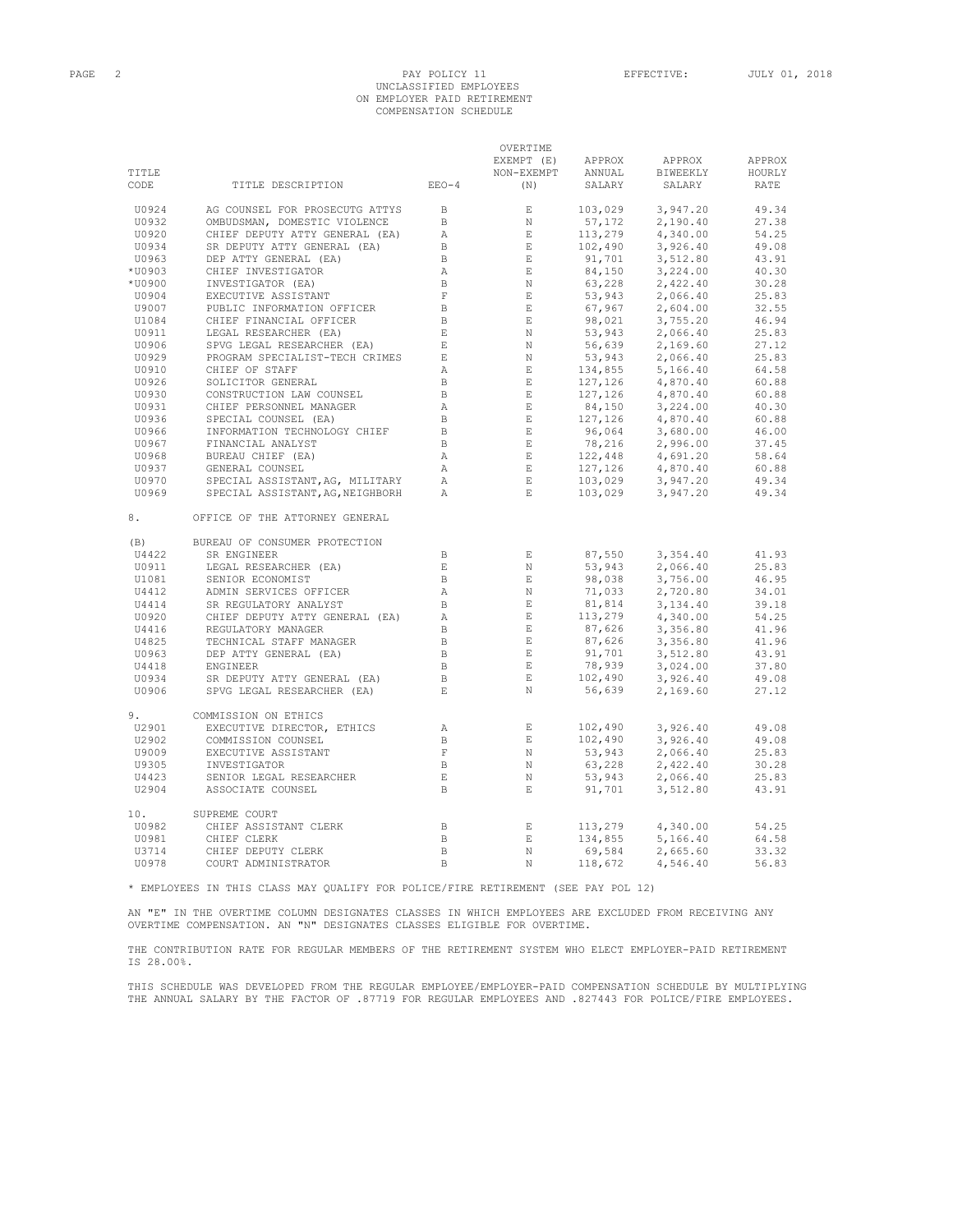# PAGE 3 PAY POLICY 11 EFFECTIVE: JULY 01, 2018 UNCLASSIFIED EMPLOYEES ON EMPLOYER PAID RETIREMENT COMPENSATION SCHEDULE

OVERTIME

|              |                                                      |                | EXEMPT (E)                  | APPROX                                                                                   | APPROX   | APPROX |
|--------------|------------------------------------------------------|----------------|-----------------------------|------------------------------------------------------------------------------------------|----------|--------|
| TITLE        |                                                      |                | NON-EXEMPT                  | ANNUAL                                                                                   | BIWEEKLY | HOURLY |
| CODE         | TITLE DESCRIPTION                                    | $EEO-4$        | (N)                         | SALARY                                                                                   | SALARY   | RATE   |
| U0979        | DEP COURT ADMINISTRATOR (EA)                         | $\mathbb{A}$   | N                           | 102,490                                                                                  | 3,926.40 | 49.08  |
| U0974        | SUPERVISORY STAFF ATTORNEY (EA)                      | $\,$ B         | $\mathbf{E}$                | 102,490                                                                                  | 3,926.40 | 49.08  |
| U0977        | STAFF ATTORNEY (EA)                                  | $\,$ B         | $\,$ E $\,$                 | 91,701                                                                                   | 3,512.80 | 43.91  |
| U0980        | LAW LIBRARIAN                                        | $\mathbb B$    | $\mathbf E$                 | 97,095                                                                                   | 3,720.00 | 46.50  |
| U0987        | SR LAW CLERK (EA)                                    | $\mathbf{E}$   | $\,$ E $\,$                 | 59,619                                                                                   | 2,284.00 | 28.55  |
| 11.<br>U0919 | COMMISSION ON JUDICIAL DISCIPLINE<br>GENERAL COUNSEL | $\mathbb B$    | $\mathbf{E}$                | 134,855                                                                                  | 5,166.40 | 64.58  |
|              |                                                      |                |                             |                                                                                          |          |        |
| 12.          | DEPARTMENT OF ADMINISTRATION                         |                |                             |                                                                                          |          |        |
| U4902        | DIRECTOR, ADMINISTRATION                             | Α              | $\mathbf{E}$                | 122,448                                                                                  | 4,691.20 | 58.64  |
| U4305        | DEPUTY DIRECTOR                                      | $\mathbb{A}$   | E                           | 112,198                                                                                  | 4,298.40 | 53.73  |
| U4320        | INFORMATION SYSTEMS SPECIALIST                       | $\mathbf{B}$   | E                           | 59,439                                                                                   | 2,276.80 | 28.46  |
| U9122        | DIV ADMNR, ADMINISTRATIVE SVCS                       | $\mathbb{A}$   | E                           | 103,029                                                                                  | 3,947.20 | 49.34  |
| U9078        | DIV ADMNR, PURCHASING                                | $\mathbb{A}$   | $\quad$ E                   | 93,860                                                                                   | 3,596.00 | 44.95  |
| U9080        | DIV ADMNR, RISK MANAGEMENT                           | Α              | $\mathbf E$                 | 93,860<br>84,150<br>113,279<br>102,490<br>67,967<br>78,210<br>78,216<br>79,216<br>79,216 | 3,224.00 | 40.30  |
| U4530        | SR APPEALS OFFICER                                   | Α              | E                           |                                                                                          | 4,340.00 | 54.25  |
| U4508        | APPEALS OFFICER, HEARINGS (EA)                       | $\, {\bf B}$   | $\mathbb E$                 |                                                                                          | 3,926.40 | 49.08  |
| U4512        | HEARING OFFICER (EA)                                 | $\,$ B         | E                           |                                                                                          | 2,604.00 | 32.55  |
| U4214        | CHIEF ASSISTANT, PLANNING                            | $\,$ B         | E                           |                                                                                          | 2,996.00 | 37.45  |
| U3814        | DIV ADMNR, FLEET SERVICES DIV                        | Α              | $\mathop{}\!\textnormal{E}$ |                                                                                          | 2,996.00 | 37.45  |
| U4703        | ADMR PUBLIC WORKS DIVISION                           | Α              | $\quad$ E $\quad$           | 118,672<br>112,198<br>112,198                                                            | 4,546.40 | 56.83  |
| U4504        | DEPUTY ADMR, PROF SVCS, PW DIV                       | $\mathbb A$    | $\quad$ E                   |                                                                                          | 4,298.40 | 53.73  |
| U4720        | DEP ADMR, CODE COMP & ENF PW                         | $\mathbb{A}$   | E                           |                                                                                          | 4,298.40 | 53.73  |
| U4721        | PUB WORKS DIV, PROJ MGR 2 (EA)                       | $\overline{B}$ | E                           | 93,860                                                                                   | 3,596.00 | 44.95  |
| U4722        | PUB WORKS DIV, PROJ MGR 3 (EA)                       | $\, {\bf B}$   | E                           | 102,490                                                                                  | 3,926.40 | 49.08  |
| U9092        | DIV ADMNR, ST LIBRARY/ARCHIVES                       | $\mathbb{A}$   | E                           | 93,860                                                                                   | 3,596.00 | 44.95  |
| U4925        | DIV ADMR, EITS                                       | Α              | $\mathbf E$                 | 112,198                                                                                  | 4,298.40 | 53.73  |
| U4604        | DIV ADMR, HUMAN RESOURCES MGMT                       | $\mathbb{A}$   | E                           | 103,029                                                                                  | 3,947.20 | 49.34  |
| U9042        | DIV DEPUTY ADMR HR MGT (EA)                          | $\mathbb{A}$   | E                           | $103,029$<br>84,150                                                                      | 3,224.00 | 40.30  |
| U4607        | ADMINISTRATOR, EQUAL EMP OPPOR                       | А              | E                           | 78,216                                                                                   | 2,996.00 | 37.45  |
| U9027        | DEP ADMR, B&G PW DIVISION                            | $\mathbb{A}$   | E                           |                                                                                          | 3,947.20 | 49.34  |
| U4215        | CH PLAN, RESEARCH & GRANTS MGT                       | $\, {\bf B}$   | $\mathbf E$                 | 103,029<br>85,280                                                                        | 3,267.20 | 40.84  |
| U4724        | SPECIAL ADVISOR, EITS                                | Α              | E                           | 93,860                                                                                   | 3,596.00 | 44.95  |
|              |                                                      | $\mathbb A$    | $\mathbb E$                 | 103,029                                                                                  |          | 49.34  |
| U4728        | DEP ADMNR, EITS                                      |                |                             |                                                                                          | 3,947.20 |        |
| U4813        | CH, OFFICE OF GRANTS PROCUREMT                       | $\,$ B         | E                           |                                                                                          | 2,980.00 | 37.25  |
| U4814        | SR EXEC GRANTS ANALYST                               | $\mathbf{B}$   | E                           |                                                                                          | 2,720.80 | 34.01  |
| U4815        | EXECUTIVE GRANTS ANALYST (EA)                        | $\, {\bf B}$   | $\mathbf{E}$                | $71,023$<br>59,394<br>91,701                                                             | 2,275.20 | 28.44  |
| U4537        | ATTORNEY, PURCHASING                                 | $\mathbf{B}$   | $\mathbf{E}$                |                                                                                          | 3,512.80 | 43.91  |
| U4308        | DEFERRED COMP EXEC OFFICER                           | $\mathbb A$    | $\mathbf{E}$                | 91,701<br>93,860                                                                         | 3,596.00 | 44.95  |
| U9009        | EXECUTIVE ASSISTANT                                  | $\mathbf F$    | N                           | 53,943                                                                                   | 2,066.40 | 25.83  |
| 13.          | DEPARTMENT OF TAXATION                               |                |                             |                                                                                          |          |        |
| U4701        | DIRECTOR, TAXATION                                   | $\mathbb{A}$   | $\,$ E                      | 122,448                                                                                  | 4,691.20 | 58.64  |
| U4300        | DEPUTY DIRECTOR, TAXATION (EA)                       | $\mathbb A$    | $\,$ E                      | 103,029                                                                                  | 3,947.20 | 49.34  |
| U9108        | CHIEF ADM LAW JUDGE (LIC ATTY)                       | $\mathbb{A}$   | E                           | 113,279                                                                                  | 4,340.00 | 54.25  |
| U9009        | EXECUTIVE ASSISTANT                                  | $\mathbf F$    | N                           | 53,943                                                                                   | 2,066.40 | 25.83  |
| U9208        | ADMIN LAW JUDGE (LIC ATTY)                           | $\mathbb{A}$   | $\mathbf E$                 | 102,490                                                                                  | 3,926.40 | 49.08  |
| U9201        | CHIEF DEPUTY DIRECTOR                                | $\mathbb{A}$   | E                           | 112,198                                                                                  | 4,298.40 | 53.73  |
| U9203        | STATE DEMOGRAPHER TAXATION                           | $\mathbbm{A}$  | $\mathbf{E}$                | 91,701                                                                                   | 3,512.80 | 43.91  |
| 14.          | DEPARTMENT OF EDUCATION                              |                |                             |                                                                                          |          |        |
| U4802        | SUPT OF PUBLIC INSTRUCTION                           | $\mathbb{A}$   | $\mathbf E$                 | 122,448                                                                                  | 4,691.20 | 58.64  |
| U4506        | DEP SUPT INST/RSRCH/EVAL (EA)                        | $\overline{A}$ | $\mathbf{E}$                | 103,029                                                                                  | 3,947.20 | 49.34  |

AN "E" IN THE OVERTIME COLUMN DESIGNATES CLASSES IN WHICH EMPLOYEES ARE EXCLUDED FROM RECEIVING ANY OVERTIME COMPENSATION. AN "N" DESIGNATES CLASSES ELIGIBLE FOR OVERTIME.

THE CONTRIBUTION RATE FOR REGULAR MEMBERS OF THE RETIREMENT SYSTEM WHO ELECT EMPLOYER-PAID RETIREMENT IS 28.00%.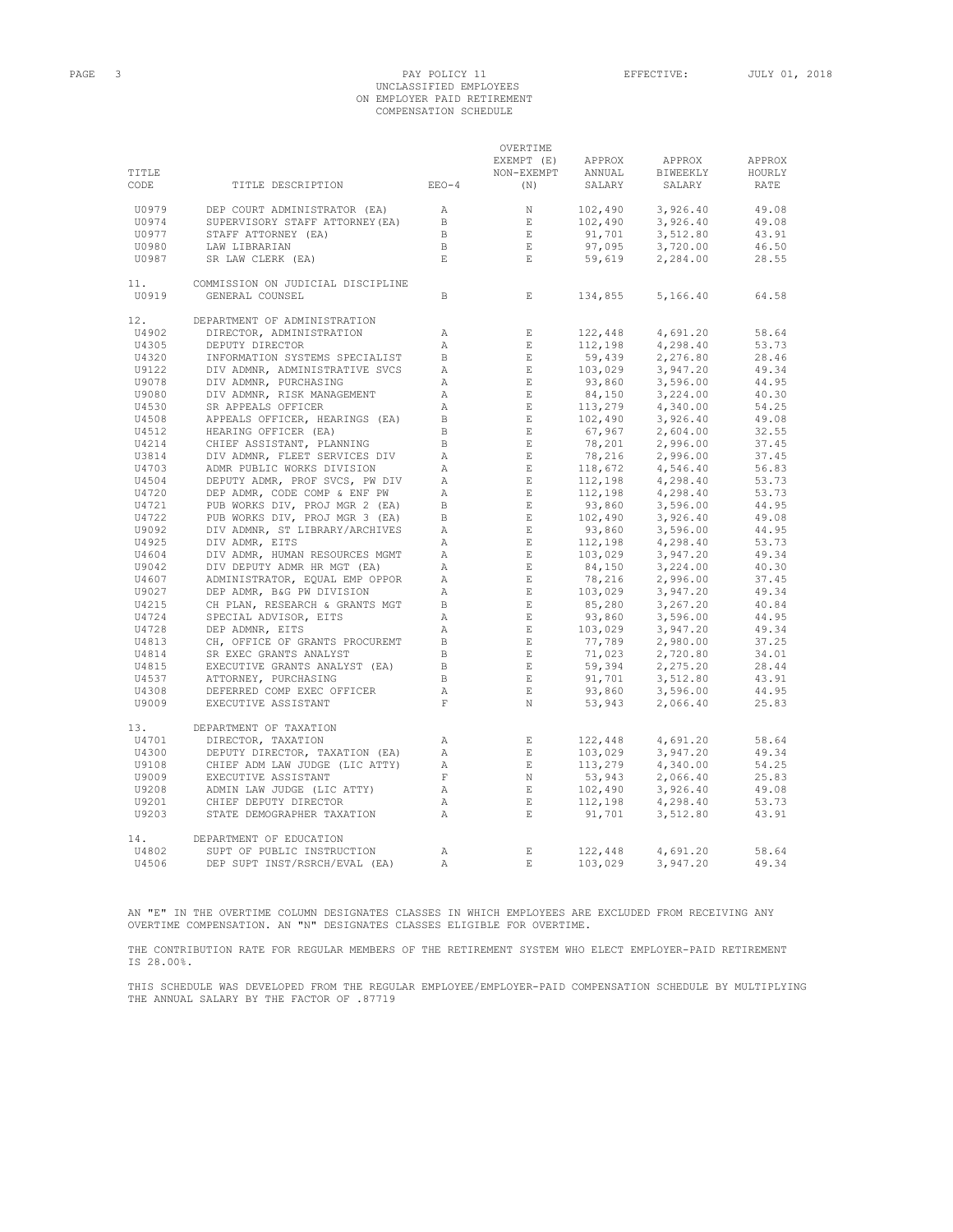# PAGE 4 PAY POLICY 11 EFFECTIVE: JULY 01, 2018 UNCLASSIFIED EMPLOYEES ON EMPLOYER PAID RETIREMENT COMPENSATION SCHEDULE

|               |                                           |                 | OVERTIME<br>EXEMPT (E)      | APPROX                                                    | APPROX             | APPROX         |
|---------------|-------------------------------------------|-----------------|-----------------------------|-----------------------------------------------------------|--------------------|----------------|
| TITLE<br>CODE | TITLE DESCRIPTION                         | $EEO-4$         | NON-EXEMPT<br>(N)           | ANNUAL<br>SALARY                                          | BIWEEKLY<br>SALARY | HOURLY<br>RATE |
| U4302         | DEP SUPT ADMIN/FISCAL SVCS                | A               | $\,$ E                      | $\begin{array}{c} 103,029 \\ \rightarrow 943 \end{array}$ | 3,947.20           | 49.34          |
| U9009         | EXECUTIVE ASSISTANT                       | F               | N                           |                                                           | 2,066.40           | 25.83          |
| U4822         | DIR SAFE & RESPECT LEARNING               | $\mathbb{A}$    | $\,$ E                      | 84,150                                                    | 3,224.00           | 40.30          |
| U4823         | DIR, RESEARCH & EVALUATION SVC            | <sub>B</sub>    | E                           | 84,150                                                    | 3,224.00           | 40.30          |
| 15.           | STATE PUBLIC CHARTER SCHOOL AUTHORITY     |                 |                             |                                                           |                    |                |
| U4819         | DIR, ST PUB CHART SCH AUTH                | $\overline{A}$  | $\mathbf{E}$                | 93,860                                                    | 3,596.00           | 44.95          |
| U4821         | DEP DIR ST PU CHART SCH AUTH              | $\mathbb{A}$    | $\mathbf{E}$                | 84,150                                                    | 3,224.00           | 40.30          |
| U4824         | STAFF ATTORNEY                            | $\mathbb B$     | $\mathbf E$                 | 91,701                                                    | 3,512.80           | 43.91          |
| 16.           | DEPARTMENT OF EMPLOYMENT TRAINING & REHAB |                 |                             |                                                           |                    |                |
| U4500         | DIRECTOR, DETR                            | $\mathbb{A}$    | E                           | 122,448                                                   | 4,691.20           | 58.64          |
| U3706         | CHF, DISABILITY EMPLOY POLICY             | $\mathbb{A}$    | $\mathop{}\!\textnormal{E}$ | 78,216                                                    | 2,996.00           | 37.45          |
| U4511         | DIV ADMNR, REHABILITATION                 | Α               | $\mathbf E$                 | 103,029                                                   | 3,947.20           | 49.34          |
| U4544         | CHIEF AUDITOR                             | $\, {\bf B} \,$ | E                           | 86,306                                                    | 3,306.40           | 41.33          |
| U3705         | DEPUTY DIRECTOR, DETR                     | Α               | E                           | об, 306<br>112,198                                        | 4,298.40           | 53.73          |
| U9119         | DIV ADMNR, INFO DEVEL & PROCES            | $\mathbb{A}$    | E                           | 103,029                                                   | 3,947.20           | 49.34          |
| U4600         | DIV ADMNR, EMPLOYMENT SECURITY            | $\mathbb{A}$    | $\,$ E $\,$                 | 112,198                                                   | 4,298.40           | 53.73          |
| U3803         | DIV ADMNR, NERC                           | $\mathbb{A}$    | E                           | $84,150$<br>67,967<br>53,943<br>102.490                   | 3,224.00           | 40.30          |
| U9070         | HEARING OFFICER (EA)                      | $\,$ B          | $\,$ E $\,$                 |                                                           | 2,604.00           | 32.55          |
| U9009         | EXECUTIVE ASSISTANT                       | $\mathbf F$     | $_{\rm N}$                  |                                                           | 2,066.40           | 25.83          |
| U4521         | SENIOR ATTORNEY                           | $\mathbb B$     | $\mathbf{E}$                | 102,490                                                   | 3,926.40           | 49.08          |
| U4522         | ASSISTANT TO THE DIRECTOR                 | $\mathbb{A}$    | $\mathbf E$                 | 85,277                                                    | 3,267.20           | 40.84          |
| 17.           | DEPARTMENT OF HEALTH & HUMAN SERVICES     |                 |                             |                                                           |                    |                |
| U4900         | DIRECTOR, HEALTH & HUMAN SVCS             | А               | $\mathbf{E}$                | 122,448                                                   | 4,691.20           | 58.64          |
| U4608         | DEP DIRECTOR, PROGRAMS                    | $\mathbb{A}$    | $\mathop{}\mathbb{E}$       | 103,029                                                   | 3,947.20           | 49.34          |
| U4610         | DIV ADMR, HCFP                            | Α               | E                           | 112, 198                                                  | 4,298.40           | 53.73          |
| U4612         | DEP DIVISION ADMR, HCFP (EA)              | Α               | $\mathbf E$                 | 103,029                                                   | 3,947.20           | 49.34          |
| *U4102        | BUREAU CHIEF, YOUTH PAROLE                | Α               | E                           |                                                           | 3,596.00           | 44.95          |
| U5301         | MEDICAL PGM COORD, MH PGM                 | $\mathbb{A}$    | $\,$ E $\,$                 | 93,860<br>181,774                                         | 6,964.00           | 87.05          |
| U5300         | DIV ADMNR, PUBLIC & BEHAVIORAL            | $\mathbb{A}$    | $\,$ E                      | $\frac{101}{118}$ , 672                                   | 4,546.40           | 56.83          |
| U9104         | DEP DIRECTOR, FISCAL SVCS                 | $\mathbb{A}$    | E                           | 103,029                                                   | 3,947.20           | 49.34          |
| U4907         | DEP DIV ADMR PUBLIC&BEHAV (EA)            | $\mathbb{A}$    | $\mathbf E$                 | 103,029<br>112,198<br>112,198                             | 3,947.20           | 49.34          |
| U4806         | DIV ADMR, WELFARE & SUPORT SVC            | $\mathbb{A}$    | $\mathbf{E}$                |                                                           | 4,298.40           | 53.73          |
| U4108         | DIV ADMNR, CHILD & FAMILY SVCS            | $\mathbb{A}$    | $\mathbf{E}$                |                                                           | 4,298.40           | 53.73          |
| U4117         | DEP DIV ADMR, CHILD & FAM (EA)            | Α               | $-$ E $\,$                  | 103,029                                                   | 3,947.20           | 49.34          |
| U9105         | DEP DIRECTOR, ADMIN SVCS                  | Α               | $\,$ E                      | 103,029<br>93,860<br>93,860                               | 3,947.20           | 49.34          |
| U9091         | STATE EPIDEMIOLOGIST                      | $\mathbb{A}$    | E                           |                                                           | 3,596.00           | 44.95          |
| U9038         | CHIEF BIOSTATISTICIAN                     | $\mathbb{A}$    | $\,$ E                      |                                                           | 3,596.00           | 44.95          |
| U4218         | DIV ADMR, AGING & DISAB SVCS              | Α               | $\_$ E                      |                                                           | 4,298.40           | 53.73          |
| U4115         | DEP DIV ADMR, AG & DISAB (EA)             | Α               | $\,$ E                      | 112,198<br>103,029                                        | 3,947.20           | 49.34          |
| U4118         | CHIEF, ELDER RIGHTS                       | Α               | E                           | 84,150                                                    | 3,224.00           | 40.30          |
| U4650         | STATEWIDE SUICIDE PREV COORD              | $\, {\bf B}$    | $\mathbf{E}$                | 67,967                                                    | 2,604.00           | 32.55          |
| $*$ U4106     | SUPT, NV YOUTH TRAINING CENTER            | Α               | $\mathbf{E}$                | 93,860                                                    | 3,596.00           | 44.95          |
| *U4105        | SUPT, CALIENTE YOUTH CENTER               | $\mathbb{A}$    | $\,$ E                      | 93,860                                                    | 3,596.00           | 44.95          |
| U4660         | STWD SUICIDE PREV TRNR FAC (EA            | $\,$ B          | N                           | 64,730                                                    | 2,480.00           | 31.00          |
| U9009         | EXECUTIVE ASSISTANT                       | $\mathbf F$     | N                           | 53,943                                                    | 2,066.40           | 25.83          |
| U4921         | GOVERNOR'S CONSUMER HEALTH                | $\mathbb{A}$    | $\mathbf E$                 |                                                           | 3,596.00           | 44.95          |
| U4922         | OMBUD CONSUM HLTH ASST (EA)               | $\, {\bf B}$    | $\mathbf{E}$                | 93,860<br>74,847                                          | 2,867.20           | 35.84          |
| U5307         | MEDICAL EPIDEMIOLOGIST                    | Α               | $\mathbf{E}$                | 149,199                                                   | 5,716.00           | 71.45          |
|               |                                           |                 |                             |                                                           |                    |                |
| U5304         | AGENCY MANAGER (EA)                       | Α               | $\mathbf{E}$                | 102,490                                                   | 3,926.40           | 49.08          |
| U5305         | HOSPITAL ADMINISTRATOR                    | $\mathbb{A}$    | $E_{\rm c}$                 | 102,490                                                   | 3,926.40           | 49.08          |
| U5306         | CHIEF MEDICAL OFFICER                     | $\mathbb{A}$    | $\mathbf{F}_i$              | 206,899                                                   | 7,926.40           | 99.08          |

\* EMPLOYEES IN THIS CLASS MAY QUALIFY FOR POLICE/FIRE RETIREMENT (SEE PAY POL 12)

AN "E" IN THE OVERTIME COLUMN DESIGNATES CLASSES IN WHICH EMPLOYEES ARE EXCLUDED FROM RECEIVING ANY OVERTIME COMPENSATION. AN "N" DESIGNATES CLASSES ELIGIBLE FOR OVERTIME.

THE CONTRIBUTION RATE FOR REGULAR MEMBERS OF THE RETIREMENT SYSTEM WHO ELECT EMPLOYER-PAID RETIREMENT IS 28.00%.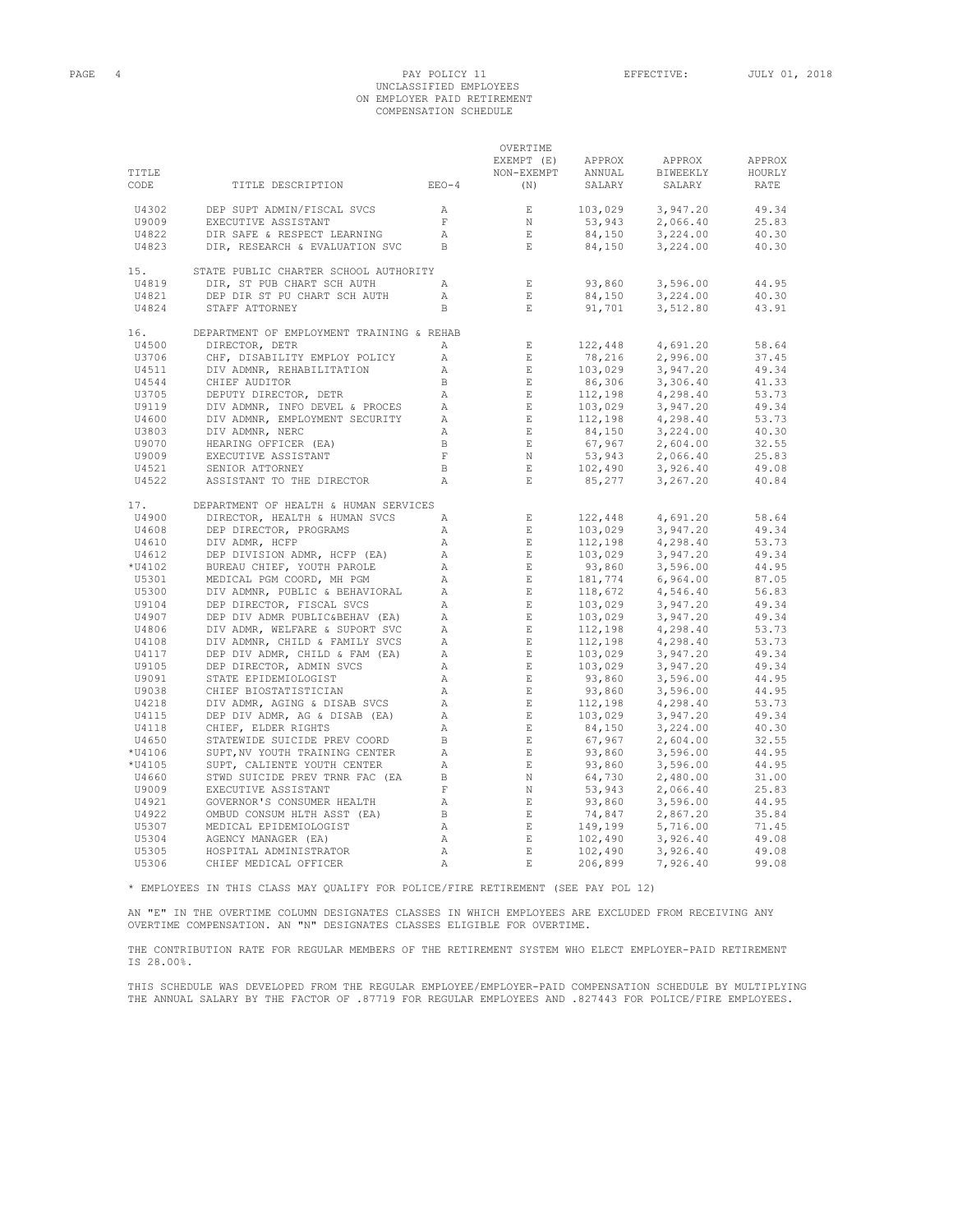#### PAGE 5 PAY POLICY 11 EFFECTIVE: JULY 01, 2018 UNCLASSIFIED EMPLOYEES ON EMPLOYER PAID RETIREMENT COMPENSATION SCHEDULE

|        |                                                                    |                                                 | OVERTIME                                                                                |                                                                                                                                              |                                                                                                                                                                                                                                                                                       |        |
|--------|--------------------------------------------------------------------|-------------------------------------------------|-----------------------------------------------------------------------------------------|----------------------------------------------------------------------------------------------------------------------------------------------|---------------------------------------------------------------------------------------------------------------------------------------------------------------------------------------------------------------------------------------------------------------------------------------|--------|
|        |                                                                    |                                                 | EXEMPT (E)                                                                              | APPROX                                                                                                                                       | APPROX                                                                                                                                                                                                                                                                                | APPROX |
| TITLE  |                                                                    |                                                 | NON-EXEMPT                                                                              | ANNUAL                                                                                                                                       | BIWEEKLY                                                                                                                                                                                                                                                                              | HOURLY |
| CODE   | $EEO-4$<br>TITLE DESCRIPTION                                       |                                                 | (N)                                                                                     | SALARY                                                                                                                                       | SALARY                                                                                                                                                                                                                                                                                | RATE   |
|        |                                                                    |                                                 |                                                                                         |                                                                                                                                              |                                                                                                                                                                                                                                                                                       |        |
| U4645  | STWD PSYCH MED DIR                                                 | A                                               | E                                                                                       |                                                                                                                                              | 7,603.20                                                                                                                                                                                                                                                                              | 95.04  |
| U4116  | DEP DIV ADMNR WELFARE (EA)                                         | A                                               |                                                                                         |                                                                                                                                              | 3,947.20                                                                                                                                                                                                                                                                              | 49.34  |
|        |                                                                    | $\overrightarrow{A}$                            | $\begin{array}{c}\n1 & \text{in } \mathbb{R} \\ 1 & \text{in } \mathbb{R}\n\end{array}$ |                                                                                                                                              |                                                                                                                                                                                                                                                                                       |        |
| U4120  | STATE DENTAL HEALTH OFFICER                                        |                                                 |                                                                                         |                                                                                                                                              | 5,716.00                                                                                                                                                                                                                                                                              | 71.45  |
| U4125  | STATE PUBLIC HEALTH DENTAL HYG                                     |                                                 |                                                                                         |                                                                                                                                              | 3,596.00                                                                                                                                                                                                                                                                              | 44.95  |
| *U4126 | SUPT, SUMMIT VIEW, YOUTH CORR C                                    | A                                               | $\begin{array}{c}\n\mathbf{E} \\ \mathbf{E} \\ \mathbf{E}\n\end{array}$                 |                                                                                                                                              | 3,775.20                                                                                                                                                                                                                                                                              | 47.19  |
| U4606  | ACTUARY, HEALTH CARE FIN & POL                                     |                                                 |                                                                                         |                                                                                                                                              | 3,596.00                                                                                                                                                                                                                                                                              | 44.95  |
| U9079  | MGR, OFFICE OF MINORITY H & EQ                                     | $\frac{B}{A}$                                   | $E$ and $E$                                                                             |                                                                                                                                              | 2,604.00                                                                                                                                                                                                                                                                              | 32.55  |
| U4121  | SIGN LANGUAGE INTERPRETER                                          | B                                               | $\overline{E}$ and $\overline{E}$                                                       | $\begin{array}{l} 198,454\\ 103,029\\ 149,199\\ 93,860\\ 98,551\\ 93,860\\ 67,967\\ 71,366 \end{array}$                                      | 2,733.60                                                                                                                                                                                                                                                                              | 34.17  |
| 18.    | SILVER STATE HEALTH INS EXCH                                       |                                                 |                                                                                         |                                                                                                                                              | $\begin{array}{cccc} \text{112,198} & \text{4,298.40} \\ 100,872 & 3,864.80 \\ 53,586 & 2,052.80 \\ 77,792 & 2,980.00 \\ 45,640 & 1,748.00 \\ 93,547 & 3,584.00 \\ 66,580 & 2,550.40 \\ 53,943 & 2,066.40 \\ 58,206 & 2,229.60 \\ 79,785 & 3,056.80 \\ 60,444 & 2,315.20 \end{array}$ |        |
| U4611  | EXEC DIR, SLVR ST HLTH INS EXC                                     | A                                               |                                                                                         |                                                                                                                                              |                                                                                                                                                                                                                                                                                       | 53.73  |
| U4613  | OPS MGR, SLVR ST HLTH INS EXC                                      | A                                               | $\frac{E}{E}$                                                                           |                                                                                                                                              |                                                                                                                                                                                                                                                                                       | 48.31  |
| U4614  | GRANTS & PROJECTS ANALYST                                          | $\mathbb B$                                     | E<br>E<br>E<br>F<br>F<br>F                                                              |                                                                                                                                              |                                                                                                                                                                                                                                                                                       | 25.66  |
|        |                                                                    | $\frac{\sum_{i=1}^{n} x_i}{\sum_{i=1}^{n} x_i}$ |                                                                                         |                                                                                                                                              |                                                                                                                                                                                                                                                                                       | 37.25  |
| U4617  | FINANCE & RESEARCH OFFICER                                         |                                                 |                                                                                         |                                                                                                                                              |                                                                                                                                                                                                                                                                                       |        |
| U4618  | ADMINISTRATIVE ASSISTANT(EA)<br>COMMUNICATIONS OFFICER             |                                                 |                                                                                         |                                                                                                                                              |                                                                                                                                                                                                                                                                                       | 21.85  |
| U4619  |                                                                    | $\overline{B}$                                  |                                                                                         |                                                                                                                                              |                                                                                                                                                                                                                                                                                       | 34.01  |
| U4620  | INFORMATION SYSTEMS MANAGER                                        | $\overline{B}$                                  | E                                                                                       |                                                                                                                                              |                                                                                                                                                                                                                                                                                       | 44.80  |
| U4624  | INFORMATION TECH ANALYST                                           | $\qquad \qquad \mathbb{C}$                      | E                                                                                       |                                                                                                                                              |                                                                                                                                                                                                                                                                                       | 31.88  |
| U9009  | EXECUTIVE ASSISTANT                                                | $ \rm F$                                        | N                                                                                       |                                                                                                                                              |                                                                                                                                                                                                                                                                                       | 25.83  |
| U4601  | BENEFIT MANAGER                                                    | $\mathbb B$                                     | E                                                                                       |                                                                                                                                              |                                                                                                                                                                                                                                                                                       | 27.87  |
| U4623  | QUALITY ASSURANCE OFFICER                                          | $\mathbb B$                                     | E                                                                                       |                                                                                                                                              |                                                                                                                                                                                                                                                                                       | 38.21  |
| U4625  | TRAINING SPECIALIST                                                | $\mathbb B$                                     | E                                                                                       |                                                                                                                                              |                                                                                                                                                                                                                                                                                       | 28.94  |
|        |                                                                    |                                                 |                                                                                         |                                                                                                                                              |                                                                                                                                                                                                                                                                                       |        |
| 19.    | OFFICE OF THE STATE PUBLIC DEFENDER                                |                                                 |                                                                                         |                                                                                                                                              |                                                                                                                                                                                                                                                                                       |        |
| U4502  | STATE PUBLIC DEFENDER                                              | A                                               |                                                                                         |                                                                                                                                              |                                                                                                                                                                                                                                                                                       | 54.25  |
| U4004  | SPVG PUB DEFENDR-OFFICE                                            |                                                 | $\begin{array}{c} \mathbf{E}\\ \mathbf{E}\\ \mathbf{E}\\ \mathbf{E}\\ \end{array}$      |                                                                                                                                              |                                                                                                                                                                                                                                                                                       | 49.08  |
| U4005  | SPVG PUB DEFENDR-TRIAL (EA)                                        | $\begin{bmatrix} A \\ A \end{bmatrix}$          |                                                                                         |                                                                                                                                              |                                                                                                                                                                                                                                                                                       | 49.08  |
| U4006  | SPVG PUB DEFENDR-APPEALS                                           |                                                 |                                                                                         |                                                                                                                                              |                                                                                                                                                                                                                                                                                       | 49.08  |
| U3907  | DEP PUBLIC DEFENDER (EA)                                           | $\overline{B}$                                  |                                                                                         |                                                                                                                                              |                                                                                                                                                                                                                                                                                       | 43.91  |
| U3922  | DEP PUBLIC DEFENDER-APPELL (EA)                                    | $\mathbb B$                                     | $$\mathbf{E}$$ $$\mathbf{E}$$                                                           |                                                                                                                                              |                                                                                                                                                                                                                                                                                       | 43.91  |
| *U3607 | INVESTIGATOR (EA)                                                  | $\mathbb D$                                     | N                                                                                       |                                                                                                                                              | $\begin{array}{cccc} 113, 279 & & 4, 340.00 \\ 102, 490 & & 3, 926.40 \\ 102, 490 & & 3, 926.40 \\ 102, 490 & & 3, 926.40 \\ 91, 701 & & 3, 512.80 \\ 91, 701 & & 3, 512.80 \\ 63, 228 & & 2, 422.40 \end{array}$                                                                     | 30.28  |
|        |                                                                    |                                                 |                                                                                         |                                                                                                                                              |                                                                                                                                                                                                                                                                                       |        |
| 20.    | DEPARTMENT OF BUSINESS AND INDUSTRY                                |                                                 |                                                                                         |                                                                                                                                              |                                                                                                                                                                                                                                                                                       |        |
| U4100  | DIRECTOR, BUSINESS & INDUSTRY                                      | $\mathbb{A}$                                    |                                                                                         | 122,448                                                                                                                                      | 4,691.20                                                                                                                                                                                                                                                                              | 58.64  |
| U4104  | DEP DIRECTOR, ADMINISTRATION                                       | А                                               | $\begin{array}{c}\n\mathbf{E} \\ \mathbf{E} \\ \mathbf{E}\n\end{array}$                 | $122, 448$<br>$93, 860$<br>$78, 216$<br>$93, 860$<br>$78, 216$<br>$67, 909$<br>$53, 943$<br>$93, 860$<br>$78, 216$<br>$78, 216$<br>$71, 296$ | 3,596.00                                                                                                                                                                                                                                                                              | 44.95  |
| U4311  | DIV ADMNR, FINANCIAL INSTITUTN                                     | $\mathbb A$                                     |                                                                                         |                                                                                                                                              | 3,596.00                                                                                                                                                                                                                                                                              | 44.95  |
| U4210  | DEP DIV ADMR, FINANCIAL INST                                       | A                                               | .<br>המשל                                                                               |                                                                                                                                              | 2,996.00                                                                                                                                                                                                                                                                              | 37.45  |
| U4312  | DIV ADMNR, MORTGAGE LENDING                                        | A                                               |                                                                                         |                                                                                                                                              | 3,596.00                                                                                                                                                                                                                                                                              | 44.95  |
| U3913  | UNI<br>OMBUDSMAN/REAL ESTATE<br>CPA, FINANCIAL INSTITUTIONS B<br>F |                                                 |                                                                                         |                                                                                                                                              | 2,604.00                                                                                                                                                                                                                                                                              | 32.55  |
| U4211  |                                                                    |                                                 |                                                                                         |                                                                                                                                              | 2,486.40                                                                                                                                                                                                                                                                              | 31.08  |
| U9009  |                                                                    |                                                 |                                                                                         |                                                                                                                                              | 2,066.40                                                                                                                                                                                                                                                                              | 25.83  |
|        |                                                                    |                                                 |                                                                                         |                                                                                                                                              |                                                                                                                                                                                                                                                                                       |        |
| U4306  |                                                                    |                                                 |                                                                                         |                                                                                                                                              | 3,596.00<br>2,996.00<br>3,947.20                                                                                                                                                                                                                                                      | 44.95  |
| U3914  |                                                                    |                                                 |                                                                                         |                                                                                                                                              |                                                                                                                                                                                                                                                                                       | 37.45  |
| U4111  | DEPUTY DIRECTOR, PROGRAMS                                          | A                                               |                                                                                         |                                                                                                                                              |                                                                                                                                                                                                                                                                                       | 49.34  |
| U4219  | OMBUDSMAN CON AFFAIRS MIN                                          | $\mathbb B$                                     |                                                                                         |                                                                                                                                              |                                                                                                                                                                                                                                                                                       | 34.14  |
| U3809  | DIV ADMINISTRATOR, HOUSING                                         | A                                               |                                                                                         |                                                                                                                                              |                                                                                                                                                                                                                                                                                       | 44.95  |
| U3710  | DEPUTY DIV ADMR, HOUSING                                           | A                                               |                                                                                         |                                                                                                                                              |                                                                                                                                                                                                                                                                                       | 37.45  |
| U3512  | CHIEF ASSISTANT, HOUSING                                           | A                                               |                                                                                         |                                                                                                                                              |                                                                                                                                                                                                                                                                                       | 31.00  |
| U3513  | CHIEF FINANCIAL OFCR, HOUSING                                      | $\mathbb B$                                     |                                                                                         |                                                                                                                                              |                                                                                                                                                                                                                                                                                       | 43.91  |
| U4303  | DIV ADMNR, INSURANCE                                               | $\mathbb{A}$                                    |                                                                                         |                                                                                                                                              |                                                                                                                                                                                                                                                                                       | 53.73  |
|        |                                                                    |                                                 |                                                                                         |                                                                                                                                              |                                                                                                                                                                                                                                                                                       |        |
| U4315  | DEPUTY DIV ADMR, INSUR (EA)                                        | A                                               |                                                                                         |                                                                                                                                              |                                                                                                                                                                                                                                                                                       | 44.95  |
| U4317  | LEAD ACTUARY, INSURANCE (EA)                                       | $\mathbb B$                                     | 1<br>H E E E E E E E E E E                                                              |                                                                                                                                              | 103, 029<br>3, 947.20<br>3, 860<br>3, 596.00<br>78, 216<br>2, 996.00<br>64, 730<br>2, 480.00<br>91, 701<br>3, 512.80<br>93, 860<br>3, 996.00<br>120, 877<br>4, 631.20<br>19, 532<br>4, 196.00<br>19, 532<br>4, 196.00<br>19, 532<br>4, 196.00<br>19, 532<br>4, 196.00<br>1            | 57.89  |
| U4103  | DIV ADMNR, TAXICAB AUTHORITY                                       | $\mathbb{A}$                                    | $\mathbf{E}^{(n)}$                                                                      |                                                                                                                                              |                                                                                                                                                                                                                                                                                       | 52.45  |
| U4711  | DIV ADMR, TRANSPORTATION AUTH                                      | Α                                               | $\mathop{}\mathopen{} E$                                                                |                                                                                                                                              |                                                                                                                                                                                                                                                                                       | 52.45  |
| U9204  | DEP DIV ADMR, MORTGAGE LEND                                        | $\mathbb B$                                     | E                                                                                       | 78,216                                                                                                                                       | 2,996.00                                                                                                                                                                                                                                                                              | 37.45  |

\* EMPLOYEES IN THIS CLASS MAY QUALIFY FOR POLICE/FIRE RETIREMENT (SEE PAY POL 12)

AN "E" IN THE OVERTIME COLUMN DESIGNATES CLASSES IN WHICH EMPLOYEES ARE EXCLUDED FROM RECEIVING ANY<br>OVERTIME COMPENSATION. AN "N" DESIGNATES CLASSES ELIGIBLE FOR OVERTIME.

THE CONTRIBUTION RATE FOR REGULAR MEMBERS OF THE RETIREMENT SYSTEM WHO ELECT EMPLOYER-PAID RETIREMENT IS 28.00%.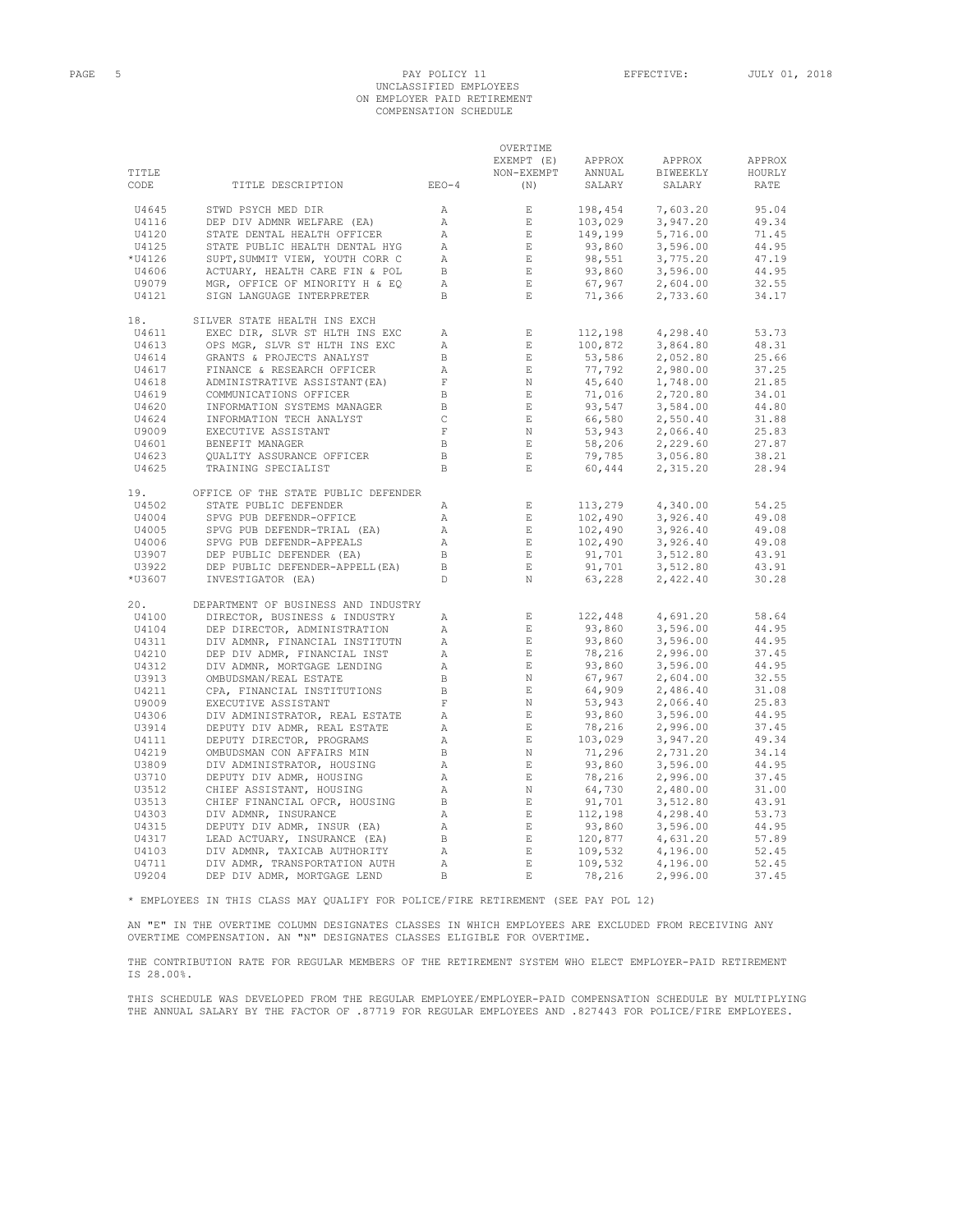## PAGE 6 PAY POLICY 11 EFFECTIVE: JULY 01, 2018 UNCLASSIFIED EMPLOYEES ON EMPLOYER PAID RETIREMENT COMPENSATION SCHEDULE

|       |                                 |                 | OVERTIME                 |                                                                                                                                                            |          |        |
|-------|---------------------------------|-----------------|--------------------------|------------------------------------------------------------------------------------------------------------------------------------------------------------|----------|--------|
|       |                                 |                 | EXEMPT (E)               | APPROX                                                                                                                                                     | APPROX   | APPROX |
| TITLE |                                 |                 | NON-EXEMPT               | ANNUAL                                                                                                                                                     | BIWEEKLY | HOURLY |
| CODE  | TITLE DESCRIPTION               | $EEO-4$         | (N)                      | SALARY                                                                                                                                                     | SALARY   | RATE   |
|       |                                 |                 |                          |                                                                                                                                                            |          |        |
| U4532 | CHIEF TRANSPORTATION INSPECTOR  | B               | E                        | 89,339                                                                                                                                                     | 3,422.40 | 42.78  |
| U4513 | COMMISSIONER-TSA (EA)           | $\mathbb{A}$    | $\mathbf{E}$             | 102,704                                                                                                                                                    | 3,934.40 | 49.18  |
| U4419 | FINANCIAL ANALYST (EA)          | $\, {\bf B} \,$ | $\quad$ E                | 78,308<br>84,844                                                                                                                                           | 3,000.00 | 37.50  |
| U4314 | MANAGER, TRANSPORTATION         | Α               | $\mathbf{E}$             |                                                                                                                                                            | 3,250.40 | 40.63  |
| U4309 | DEP DIV ADMR, TRANS AUTHORITY   | $\mathbb{A}$    | E                        | 91,701                                                                                                                                                     | 3,512.80 | 43.91  |
| U3816 | ATTORNEY TSA AUTHORITY          | Α               | E                        |                                                                                                                                                            | 3,512.80 | 43.91  |
| U4516 | DIV ADMNR, INDUSTRIAL RELATNS   | Α               | $\quad$ E                | $91,701$<br>$91,701$<br>$103,029$<br>$84,150$                                                                                                              | 3,947.20 | 49.34  |
| U4405 | DEP DIV ADMR, INDUS REL (EA)    | Α               | $\,$ E                   |                                                                                                                                                            | 3,224.00 | 40.30  |
| U4517 | ATTORNEY, INDUS RELATIONS (EA)  | $\mathbf{B}$    |                          |                                                                                                                                                            |          | 43.91  |
|       |                                 |                 | $$\mathbf{E}$$ E         |                                                                                                                                                            | 3,512.80 |        |
| U4518 | SR ATTY, INDUSTRIAL RELATIONS   | $\mathbf{B}$    |                          | $91,701$<br>$102,490$<br>$78,216$                                                                                                                          | 3,926.40 | 49.08  |
| U4505 | DEP DIV ADMR, SAFETY CONSULT    | $\mathbb{A}$    | E                        |                                                                                                                                                            | 2,996.00 | 37.45  |
| U4007 | DEP DIV ADMR, MINE SAFETY       | Α               | $$\mathbbm E$$ E         |                                                                                                                                                            | 2,996.00 | 37.45  |
| U4510 | DIV ADMNR, ATTY FOR INJURD WKR  | Α               |                          | $78,216$ $113,279$ $91,701$ $102,490$ $103$                                                                                                                | 4,340.00 | 54.25  |
| U3912 | DEP ATTY, INJURED WRKRS (EA)    | $\, {\bf B}$    | E                        |                                                                                                                                                            | 3,512.80 | 43.91  |
| U3709 | SR DEP ATTY, INJURED WKRS (EA)  | B.              | $\hfill$ E               |                                                                                                                                                            | 3,926.40 | 49.08  |
| U9072 | INSUR COUNSEL/HEARING OFR (EA)  | B               | E                        |                                                                                                                                                            | 3,596.00 | 44.95  |
| U4904 | DIV ADMNR, EMPL-MGMT RELATIONS  | Α               | $\mathbb E$              |                                                                                                                                                            | 3,224.00 | 40.30  |
| U2701 | EXEC ASST, EMPL-MGMT RELATIONS  | $\mathbf F$     | $\,$ N                   |                                                                                                                                                            | 2,066.40 | 25.83  |
| U4205 | DIV ADMR, OFFICE OF LABOR COM   | Α               | $\_$ $\,$ E              |                                                                                                                                                            | 3,596.00 | 44.95  |
| U3503 | DEP DIV ADMR, OFF OF LAB COM    | Α               | $\mathbb E$              |                                                                                                                                                            | 2,996.00 | 37.45  |
| U2900 | CH ASST, OFFICE OF LABOR COM    | $\mathbf F$     | N                        |                                                                                                                                                            | 1,928.00 | 24.10  |
| U3502 | DIV ADMNR, ATHLETIC COMMISSION  | $\mathbb{A}$    | $\,$ E                   | $102, 490$<br>$93, 860$<br>$84, 150$<br>$53, 943$<br>$93, 860$<br>$78, 216$<br>$79, 337$<br>$93, 860$<br>$64, 909$<br>$91, 701$<br>$102, 490$<br>$78, 216$ | 3,596.00 | 44.95  |
| U9205 | CPA, MORTGAGE LENDING           | B               | E                        |                                                                                                                                                            | 2,486.40 | 31.08  |
| U3905 | DEP DIV ADMR, CAPTIVE INSURERS  | Α               | $\mathop{}\mathopen{} E$ |                                                                                                                                                            |          | 43.91  |
|       |                                 |                 |                          |                                                                                                                                                            | 3,512.80 |        |
| U4140 | ADMINISTRATIVE LAW JUDGE        | Α               | E                        |                                                                                                                                                            | 3,926.40 | 49.08  |
| U4142 | CHIEF INVESTIGATOR              | $\mathbb{A}$    | E                        |                                                                                                                                                            | 2,996.00 | 37.45  |
| U4143 | DEP DIV ADMNR MECHANICAL UNIT   | Α               | E                        | $78,216$<br>$102,490$<br>$91,701$<br>$67,967$<br>$84,150$                                                                                                  | 2,996.00 | 37.45  |
| U9073 | LEAD INS COUNSEL/HEARING OFFR   | Α               | E                        |                                                                                                                                                            | 3,926.40 | 49.08  |
| U9069 | ATTORNEY, TAXICAB AUTHORITY     | Α               | $\mathbb E$              |                                                                                                                                                            | 3,512.80 | 43.91  |
| U3715 | AFFORDABLE HOUSING ADVOCATE     | $\, {\bf B}$    | $\mathbb E$ .            |                                                                                                                                                            | 2,604.00 | 32.55  |
| U3917 | DEP ADMR, HOUSING INS & COMPL   | Α               | $\mathbf{E}$             |                                                                                                                                                            | 3,224.00 | 40.30  |
| U4221 | CHF ASST, ATHLETIC COMM         | $\mathbb{A}$    | N                        | 64,730                                                                                                                                                     | 2,480.00 | 31.00  |
| 21.   | DEPARTMENT OF AGRICULTURE       |                 |                          |                                                                                                                                                            |          |        |
| U4700 | DIRECTOR, AGRICULTURE           | Α               | $\mathbf E$              | 112,198                                                                                                                                                    | 4,298.40 | 53.73  |
| U9093 | SPVR, ANIMAL DISEASE LAB        | $\mathbb{A}$    | $\mathbf E$              | 93,008                                                                                                                                                     | 3,563.20 | 44.54  |
| U4718 | DIV ADMNR, CONSUMR EQUITABILITY | $\mathbb{A}$    | E                        | 93,860                                                                                                                                                     | 3,596.00 | 44.95  |
| U5010 | DIV ADMNR, PLANT INDUSTRY       | Α               | E                        |                                                                                                                                                            | 3,596.00 | 44.95  |
| U4719 | STATE VETERINARIAN              | Α               | $\mathbf E$              | $93,860$<br>$105,152$<br>$103,029$<br>$93,860$                                                                                                             | 4,028.80 | 50.36  |
| U4729 | DEPUTY DIRECTOR, AGRICULTURE    | Α               | E                        |                                                                                                                                                            |          | 49.34  |
|       |                                 |                 |                          |                                                                                                                                                            | 3,947.20 |        |
| U5011 | DIV ADMNR FOOD & NUTRITION      | Α               | $\quad$ E                |                                                                                                                                                            | 3,596.00 | 44.95  |
| U5012 | DEP ADMNR FOOD AND NUTRITION    | $\mathbb{A}$    | E                        | 84,150<br>84,150                                                                                                                                           | 3,224.00 | 40.30  |
| U5017 | DIV ADMNR ANIMAL INDUSTRY       | Α               | $\,$ E                   |                                                                                                                                                            | 3,224.00 | 40.30  |
| U5009 | DEP DIV ADMNR PLANT INDUSTRY    | $\mathbb{A}$    | $\,$ E                   | 84,150                                                                                                                                                     | 3,224.00 | 40.30  |
| U5014 | FISCAL ADMINISTRATOR            | Α               | $\mathbf E$              |                                                                                                                                                            | 3,596.00 | 44.95  |
| U9009 | EXECUTIVE ASSISTANT             | $\mathbf F$     | $\,$ N                   |                                                                                                                                                            | 2,066.40 | 25.83  |
| U9099 | VETERINARY DIAGNOSTICIAN        | $\, {\bf B}$    | $\mathbf{E}$             | 93,860<br>53,943<br>86,173                                                                                                                                 | 3,301.60 | 41.27  |
| U9019 | INDUSTRY & GLOBAL TRADE COORD   | B.              | $E_{\rm{L}}$             | 74,396                                                                                                                                                     | 2,850.40 | 35.63  |
| 22.   | COMMISSION ON MINERAL RESOURCES |                 |                          |                                                                                                                                                            |          |        |
| U4706 | ADMINISTRATOR, MINERALS         | Α               | $\mathop{}\mathopen{} E$ | 100,624                                                                                                                                                    | 3,855.20 | 48.19  |
| U3918 | DEPUTY ADMINISTRATOR, MINERALS  | Α               | $\mathbf{E}$             | 80,498                                                                                                                                                     | 3,084.00 | 38.55  |
| U3919 | CHIEF FOR DANGEROUS MINES       | $\mathbb{A}$    | $\mathbf E$              | 72,400                                                                                                                                                     | 2,773.60 | 34.67  |
| U3930 | CHIEF FOR MINE REGULATION       | $\,$ B          | $\mathbf E$              | 72,400                                                                                                                                                     | 2,773.60 | 34.67  |
|       |                                 |                 |                          |                                                                                                                                                            |          |        |

AN "E" IN THE OVERTIME COLUMN DESIGNATES CLASSES IN WHICH EMPLOYEES ARE EXCLUDED FROM RECEIVING ANY OVERTIME COMPENSATION. AN "N" DESIGNATES CLASSES ELIGIBLE FOR OVERTIME.

THE CONTRIBUTION RATE FOR REGULAR MEMBERS OF THE RETIREMENT SYSTEM WHO ELECT EMPLOYER-PAID RETIREMENT IS 28.00%.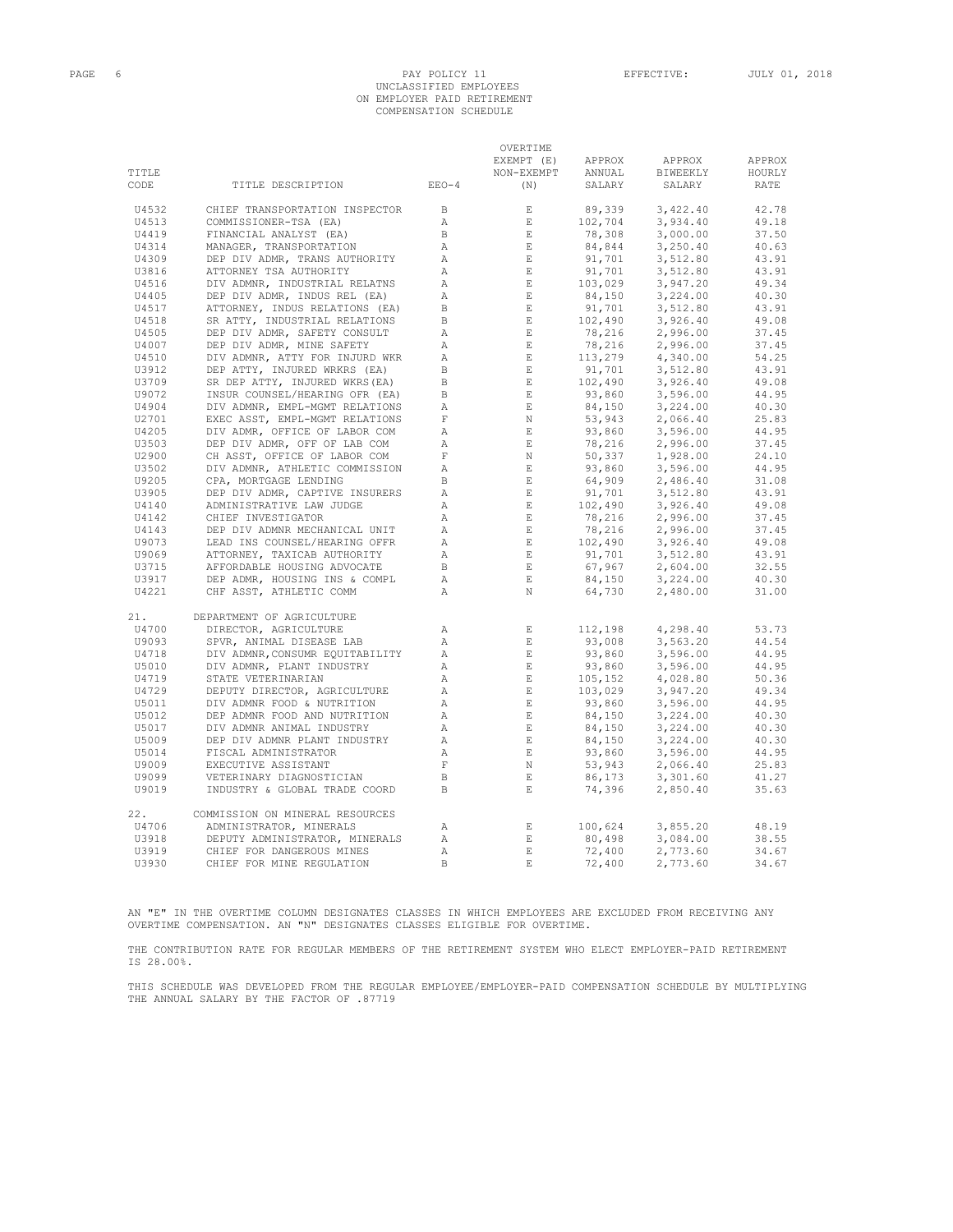# PAGE 7 PAGE 7 PAY POLICY 11 EFFECTIVE: JULY 01, 2018

# UNCLASSIFIED EMPLOYEES ON EMPLOYER PAID RETIREMENT COMPENSATION SCHEDULE

|                |                                                           |                              | OVERTIME                                                                                                                                                                                                                                                                                                                                                                                                      |                                                                                                                                                                                                                                                                                 |                      |                |
|----------------|-----------------------------------------------------------|------------------------------|---------------------------------------------------------------------------------------------------------------------------------------------------------------------------------------------------------------------------------------------------------------------------------------------------------------------------------------------------------------------------------------------------------------|---------------------------------------------------------------------------------------------------------------------------------------------------------------------------------------------------------------------------------------------------------------------------------|----------------------|----------------|
|                |                                                           |                              | EXEMPT (E)                                                                                                                                                                                                                                                                                                                                                                                                    | APPROX                                                                                                                                                                                                                                                                          | APPROX               | APPROX         |
| TITLE          |                                                           |                              | NON-EXEMPT                                                                                                                                                                                                                                                                                                                                                                                                    | ANNUAL                                                                                                                                                                                                                                                                          | BIWEEKLY             | HOURLY         |
| CODE           | TITLE DESCRIPTION                                         | $EEO-4$                      | (N)                                                                                                                                                                                                                                                                                                                                                                                                           | SALARY                                                                                                                                                                                                                                                                          | SALARY               | RATE           |
| U3932          | FIELD SPECIALIST, MINERALS (EA)                           | $\Box$                       | E                                                                                                                                                                                                                                                                                                                                                                                                             | 61, 293                                                                                                                                                                                                                                                                         | 2,348.00             | 29.35          |
| U3916          | PROGRAM MGR, OIL/GAS/GEOTHERML                            | $\mathbb{A}$                 | E                                                                                                                                                                                                                                                                                                                                                                                                             | 92,651                                                                                                                                                                                                                                                                          | 3,549.60             | 44.37          |
| 23.            | DEPARTMENT OF TOURISM & CULTURAL AFFAIRS                  |                              |                                                                                                                                                                                                                                                                                                                                                                                                               |                                                                                                                                                                                                                                                                                 |                      |                |
| U4807          | DIR TOURISM & CULTURAL AFFAIRS                            | $\mathbb{A}$                 | $\,$ E                                                                                                                                                                                                                                                                                                                                                                                                        | 112,198                                                                                                                                                                                                                                                                         | 4,298.40             | 53.73          |
| U4850          | CHIEF DEPUTY, ADMINISTRATION                              | Α                            | $\mathbb E$ .                                                                                                                                                                                                                                                                                                                                                                                                 | 93,860                                                                                                                                                                                                                                                                          | 3,596.00             | 44.95          |
| U4239          | DEP DIRECTOR, MKTG & ADV                                  | $\mathbb{A}$                 | $\quad$ E $\quad$                                                                                                                                                                                                                                                                                                                                                                                             | 74,396                                                                                                                                                                                                                                                                          | 2,850.40             | 35.63          |
| U4238          | DEP DIR SALES & IND PARTNER                               | $\mathbb{A}$                 | E                                                                                                                                                                                                                                                                                                                                                                                                             | 74,396                                                                                                                                                                                                                                                                          | 2,850.40             | 35.63          |
| U4227          | PUBLIC INFORMATION OFFICER                                | $\mathbf{B}$                 | $\mathbb E$                                                                                                                                                                                                                                                                                                                                                                                                   |                                                                                                                                                                                                                                                                                 | 2,937.60             | 36.72          |
| U4232          | DEVELPMNT SPEC 2-TOURISM (EA)                             | $\overline{B}$               | $\mathbb E$ .                                                                                                                                                                                                                                                                                                                                                                                                 |                                                                                                                                                                                                                                                                                 | 2,850.40             | 35.63          |
| U4228          | DEVELPMNT SPEC-TOURISM (EA)                               | $\,$ B                       | $\mathbf{E}$                                                                                                                                                                                                                                                                                                                                                                                                  |                                                                                                                                                                                                                                                                                 | 2,676.00             | 33.45          |
| U4234          | PROJECT ANALYST (EA)                                      | $\Box$                       | N                                                                                                                                                                                                                                                                                                                                                                                                             |                                                                                                                                                                                                                                                                                 | 2,052.80             | 25.66          |
| U4540          | DEVELPMNT SPEC-NV MAGAZINE (EA)                           | $\overline{B}$               | E                                                                                                                                                                                                                                                                                                                                                                                                             |                                                                                                                                                                                                                                                                                 | 2,370.40             | 29.63          |
| U4403          | EDITOR PUBLISHER, NV MAG                                  | $\overline{A}$               | $\quad$ E $\quad$                                                                                                                                                                                                                                                                                                                                                                                             |                                                                                                                                                                                                                                                                                 | 3,238.40             | 40.48          |
| U3708          | MANAGING EDITOR, PUBLICATIONS                             | $\mathbf B$                  | E                                                                                                                                                                                                                                                                                                                                                                                                             |                                                                                                                                                                                                                                                                                 | 2,488.80             | 31.11          |
| U9998          | PROJECT ANALYST 2 (EA)                                    | $\,$ B                       | E                                                                                                                                                                                                                                                                                                                                                                                                             |                                                                                                                                                                                                                                                                                 | 2,393.60             | 29.92          |
| U4240          | ADVERTISING SALES REP                                     | $\, {\bf B}$                 | N                                                                                                                                                                                                                                                                                                                                                                                                             |                                                                                                                                                                                                                                                                                 | 2,174.40             | 27.18          |
| U9210          | OPERATIONS & FINANCE MANAGER                              | $\,$ B                       | $\quad$ E                                                                                                                                                                                                                                                                                                                                                                                                     |                                                                                                                                                                                                                                                                                 | 3,116.80             | 38.96          |
| U9009          | EXECUTIVE ASSISTANT                                       | $\mathbf F$                  | $\mathbb N$                                                                                                                                                                                                                                                                                                                                                                                                   |                                                                                                                                                                                                                                                                                 | 2,066.40             | 25.83          |
| U4810          | PRODUCTION MANAGER                                        | $\mathbf{B}$                 | $\sim$ E $_{\odot}$                                                                                                                                                                                                                                                                                                                                                                                           |                                                                                                                                                                                                                                                                                 | 2,006.40             | 25.08          |
| U3210          | ART DIRECTOR (EA)                                         | $\mathbb{A}$                 | $\mathbf E$                                                                                                                                                                                                                                                                                                                                                                                                   |                                                                                                                                                                                                                                                                                 | 2,120.00             | 26.50          |
| U4220          | DIV ADMNR, MUSEUMS & HISTORY                              | A                            | $\mathbb E$ .                                                                                                                                                                                                                                                                                                                                                                                                 |                                                                                                                                                                                                                                                                                 | 3,596.00             | 44.95          |
| U3808          | EXEC DIR, NV INDIAN COMMISSION                            | $\mathbb{A}$                 | E                                                                                                                                                                                                                                                                                                                                                                                                             |                                                                                                                                                                                                                                                                                 | 2,604.00             | 32.55          |
| U4230          | PUBLIC RELATIONS SPECIALIST                               | $\mathbf{B}$                 | E                                                                                                                                                                                                                                                                                                                                                                                                             |                                                                                                                                                                                                                                                                                 | 2,676.00             | 33.45          |
| U9090          | DIV ADMNR, STATE ARTS COUNCIL                             | Α                            | $\,$ E $\,$                                                                                                                                                                                                                                                                                                                                                                                                   | 74, 396<br>76, 674<br>76, 674<br>76, 674<br>89, 852<br>63, 586<br>61, 879<br>64, 974<br>64, 976<br>81, 366<br>53, 943<br>55, 943<br>55, 943<br>55, 943<br>55, 943<br>55, 943<br>55, 943<br>55, 943<br>56, 76<br>56, 76<br>56, 96<br>56, 87<br>56, 88<br>56, 88<br>56, 88<br>56, | 3,596.00             | 44.95          |
| 24.            | GAMING CONTROL BOARD                                      |                              |                                                                                                                                                                                                                                                                                                                                                                                                               |                                                                                                                                                                                                                                                                                 |                      |                |
| U4801          | CHAIRMAN, GAMING CONTROL BOARD                            | $\mathbb{A}$                 | $\mathbb{E}^{\mathbb{E}^{\mathbb{E}}}_{\mathbb{E}^{\mathbb{E}}_{\mathbb{E}^{\mathbb{E}}_{\mathbb{E}^{\mathbb{E}}_{\mathbb{E}^{\mathbb{E}}_{\mathbb{E}^{\mathbb{E}}_{\mathbb{E}^{\mathbb{E}}_{\mathbb{E}^{\mathbb{E}}_{\mathbb{E}^{\mathbb{E}}_{\mathbb{E}^{\mathbb{E}}_{\mathbb{E}^{\mathbb{E}}_{\mathbb{E}^{\mathbb{E}}_{\mathbb{E}^{\mathbb{E}}_{\mathbb{E}^{\mathbb{E}}_{\mathbb{E}^{\mathbb{E}}_{\mathbb$ | 143,548                                                                                                                                                                                                                                                                         | 5,499.20             | 68.74          |
| U4503          | MEMBER, GAMING CONTROL BD (EA)                            | Α                            | $\,$ E                                                                                                                                                                                                                                                                                                                                                                                                        | 133,474                                                                                                                                                                                                                                                                         | 5,113.60             | 63.92          |
| U1008          | CHIEF, INVESTIGATION                                      | $\mathbb{A}$                 | $\quad$ E                                                                                                                                                                                                                                                                                                                                                                                                     | $102, 463$<br>$102, 463$<br>$102, 463$<br>$102, 463$                                                                                                                                                                                                                            | 3,925.60             | 49.07<br>49.07 |
| U1014<br>U1019 | CHIEF, ENFORCEMENT                                        | $\mathbb{A}$<br>$\mathbb{A}$ | E<br>$\quad$ E $\quad$                                                                                                                                                                                                                                                                                                                                                                                        |                                                                                                                                                                                                                                                                                 | 3,925.60             | 49.07          |
| U1005          | CHIEF, AUDIT<br>CHIEF, TAX AND LICENSE                    | $\mathbb{A}$                 | $\quad$ E $\quad$                                                                                                                                                                                                                                                                                                                                                                                             |                                                                                                                                                                                                                                                                                 | 3,925.60<br>3,925.60 | 49.07          |
| U1007          | CHIEF, ADMINISTRATION                                     | $\mathbb{A}$                 | E                                                                                                                                                                                                                                                                                                                                                                                                             |                                                                                                                                                                                                                                                                                 | 3,925.60             | 49.07          |
| U1024          | CHIEF DEPUTY, ADMINISTRATION                              | $\mathbb{A}$                 | $\quad$ E $\quad$                                                                                                                                                                                                                                                                                                                                                                                             |                                                                                                                                                                                                                                                                                 | 3,568.80             | 44.61          |
| U4507          | EXEC SECRETARY, GCB                                       | Α                            | $\quad$ E                                                                                                                                                                                                                                                                                                                                                                                                     |                                                                                                                                                                                                                                                                                 | 3,568.80             | 44.61          |
| U1061          | MANAGER, ELECTRONICS LAB                                  | $\mathbb{A}$                 | $\quad$ E                                                                                                                                                                                                                                                                                                                                                                                                     |                                                                                                                                                                                                                                                                                 | 3,833.60             | 47.92          |
| U1062          | CHIEF, TECHNOLOGY                                         | Α                            | $-$ E $\,$                                                                                                                                                                                                                                                                                                                                                                                                    |                                                                                                                                                                                                                                                                                 | 4,192.80             | 52.41          |
| U1070          | SR LAB ENGINEER (EA)                                      | $\,$ B                       | $\quad$ E                                                                                                                                                                                                                                                                                                                                                                                                     | $102, 463$<br>$93, 149$<br>$93, 149$<br>$93, 149$<br>$95, 296$<br>$109, 448$<br>$95, 296$<br>$90, 609$<br>$93, 149$<br>$99, 829$<br>$85, 570$<br>$8, 816$                                                                                                                       | 3,650.40             | 45.63          |
| U1026          | ELECTRONIC LAB ENGINEER (EA)                              | $\,$ B                       | $-$ E $\,$                                                                                                                                                                                                                                                                                                                                                                                                    |                                                                                                                                                                                                                                                                                 | 3,476.80             | 43.46          |
| U1010          | COORDINATOR, APPLICANT SVCS                               | $\,$ B                       | $\quad$ E $\quad$                                                                                                                                                                                                                                                                                                                                                                                             |                                                                                                                                                                                                                                                                                 | 3,471.20             | 43.39          |
| U1015          | CHIEF DEPUTY, ENFORCEMENT (EA)                            | Α                            | $\_$ $\_$ $\_$                                                                                                                                                                                                                                                                                                                                                                                                |                                                                                                                                                                                                                                                                                 | 3,568.80             | 44.61          |
| U1075          | INFORMATION TECHNOLOGY MANAGER                            | $\overline{A}$               | $\_$ E $\_$                                                                                                                                                                                                                                                                                                                                                                                                   |                                                                                                                                                                                                                                                                                 | 3,824.80             | 47.81          |
| U1080          | SR NETWORK SPECIALIST                                     | $\mathbb C$                  | $\,$ E $\,$                                                                                                                                                                                                                                                                                                                                                                                                   |                                                                                                                                                                                                                                                                                 | 3,278.40             | 40.98          |
| U1018          | NETWORK SPECIALIST 2 (EA)                                 | $\mathtt{C}$                 | $$\,{\rm E}$$                                                                                                                                                                                                                                                                                                                                                                                                 |                                                                                                                                                                                                                                                                                 | 3,019.20             | 37.74          |
| U1071          | NETWORK SPECIALIST 1 (EA)                                 | $\,$ C                       | N                                                                                                                                                                                                                                                                                                                                                                                                             | 78,816<br>71,369<br>84,386<br>93,930<br>93,930                                                                                                                                                                                                                                  | 2,734.40             | 34.18          |
| U1039          | SYSTEMS ADMINISTRATOR                                     | $\Box$                       | E                                                                                                                                                                                                                                                                                                                                                                                                             |                                                                                                                                                                                                                                                                                 | 3,232.80             | 40.41          |
| U1058          | SYSTEM MANAGER                                            | $\mathbf{B}$                 | $\mathbf E$                                                                                                                                                                                                                                                                                                                                                                                                   |                                                                                                                                                                                                                                                                                 | 3,598.40             | 44.98          |
| U1065          | PROGRAMMING MANAGER                                       | A                            | $\_$ E $\_$                                                                                                                                                                                                                                                                                                                                                                                                   | 93,930                                                                                                                                                                                                                                                                          | 3,598.40             | 44.98          |
| U1063          | PROGRAMMING SUPERVISOR                                    | $\mathbf{B}$                 | $\,$ E                                                                                                                                                                                                                                                                                                                                                                                                        | $93,930$<br>88,510<br>93,149<br>93,149<br>93.149                                                                                                                                                                                                                                | 3,390.40             | 42.38          |
| U1020          |                                                           | A                            | E                                                                                                                                                                                                                                                                                                                                                                                                             |                                                                                                                                                                                                                                                                                 | 3,568.80             | 44.61          |
| U1009          | CHIEF DEPUTY, AUDIT (EA)<br>CHIEF DEPUTY, INVESTIGATNS-EA | Α                            | E                                                                                                                                                                                                                                                                                                                                                                                                             |                                                                                                                                                                                                                                                                                 | 3,568.80             | 44.61          |
| U1055          | CHIEF DEP, TAX & LICENSE                                  | Α                            | $\mathop{}\mathbb{E}$                                                                                                                                                                                                                                                                                                                                                                                         | 93,149                                                                                                                                                                                                                                                                          | 3,568.80             | 44.61          |
| U1031          | HEARINGS OFFICER (EA)                                     | $\mathbb{R}$                 | $\mathbf E$                                                                                                                                                                                                                                                                                                                                                                                                   | 89,729                                                                                                                                                                                                                                                                          | 3,437.60             | 42.97          |

AN "E" IN THE OVERTIME COLUMN DESIGNATES CLASSES IN WHICH EMPLOYEES ARE EXCLUDED FROM RECEIVING ANY OVERTIME COMPENSATION. AN "N" DESIGNATES CLASSES ELIGIBLE FOR OVERTIME.

THE CONTRIBUTION RATE FOR REGULAR MEMBERS OF THE RETIREMENT SYSTEM WHO ELECT EMPLOYER-PAID RETIREMENT IS 28.00%.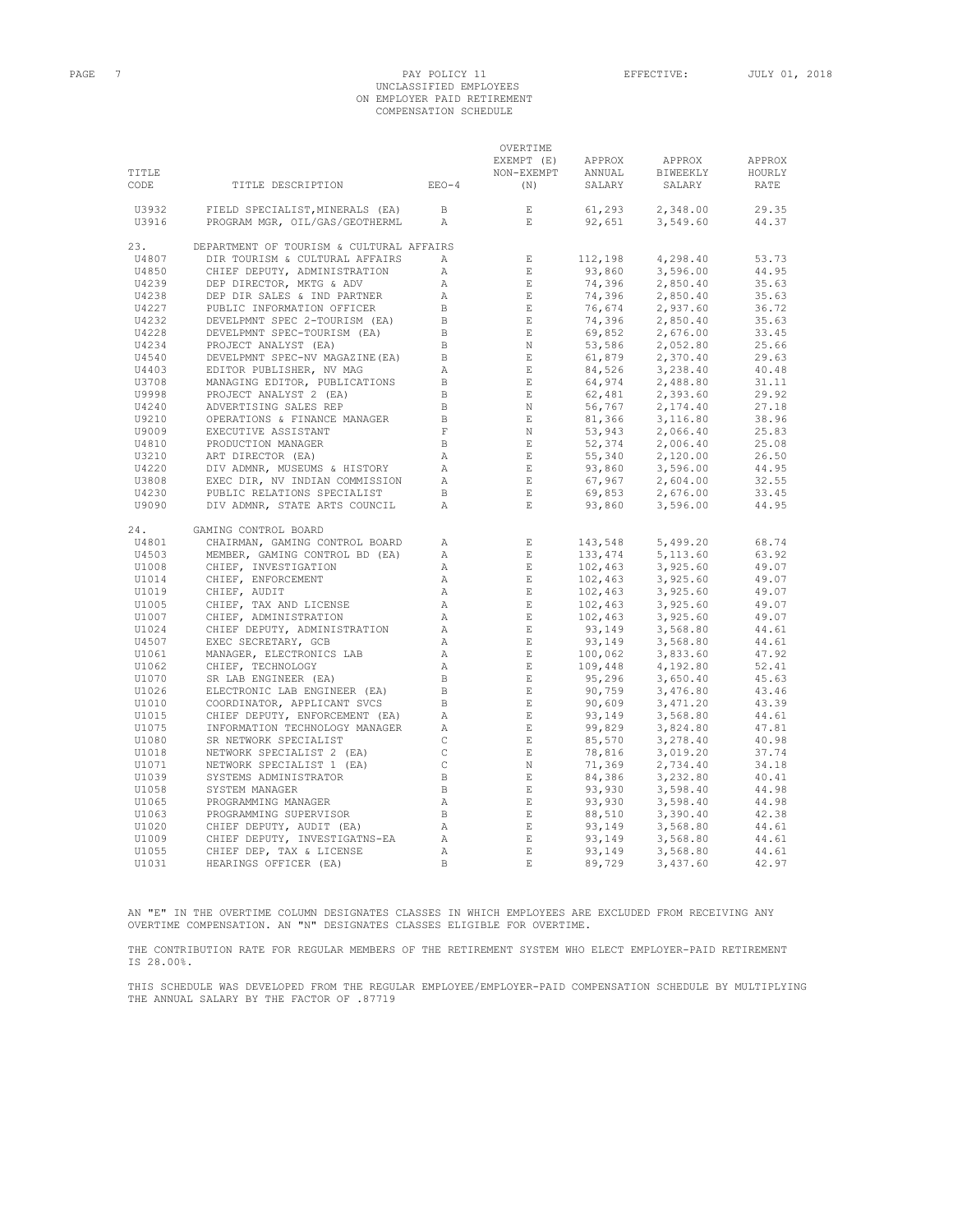### PAGE 8 PAY POLICY 11 EFFECTIVE: JULY 01, 2018 UNCLASSIFIED EMPLOYEES ON EMPLOYER PAID RETIREMENT COMPENSATION SCHEDULE

OVERTIME

|                |                                                             |                   | OVERTIME                 |                                                     |                      |        |
|----------------|-------------------------------------------------------------|-------------------|--------------------------|-----------------------------------------------------|----------------------|--------|
|                |                                                             |                   | EXEMPT (E)               | APPROX                                              | APPROX               | APPROX |
| TITLE          |                                                             |                   | NON-EXEMPT               | ANNUAL                                              | BIWEEKLY             | HOURLY |
| CODE           | TITLE DESCRIPTION                                           | $EEO-4$           | (N)                      | SALARY                                              | SALARY               | RATE   |
| U1064          | INFO MANAGEMENT COORDINATOR                                 | B                 | E                        | 80,618                                              | 3,088.80             | 38.61  |
| U1090          | FINANCIAL OFFICER                                           | $\mathbf B$       | $\,$ E                   | 80,618                                              | 3,088.80             | 38.61  |
| U1004          | SUPVR, INVESTIGATIONS (EA)                                  | $\Box$            | $\mathop{}\mathopen{} E$ | 84,680                                              | 3,244.00             | 40.55  |
| U1001          | SUPVR, ENFORCEMENT (EA)                                     | B                 | $\,$ E                   | 84,680                                              | 3,244.00             | 40.55  |
| U1029          | SUPVR, AUDIT (EA)                                           | $\,$ B            | $\mathbf{E}$             | 84,680                                              | 3,244.00             | 40.55  |
| U1047          | SUPVR, TAX & LICENSE (EA)                                   | B                 | $\,$ E                   |                                                     | 3,244.00             | 40.55  |
| U1025          | SUPERVISOR (EA)                                             | B                 | E                        | <sup>04,680</sup><br>84,680                         | 3,244.00             | 40.55  |
| U1051          | HUMAN RESOURCES MANAGER                                     | $\, {\bf B}$      | $\mathbf{E}$             | 90,609                                              | 3,471.20             | 43.39  |
| U1011          | SR AGENT, INVESTIGATIONS (EA)                               | B                 | $\,$ N                   | 73,317                                              | 2,808.80             | 35.11  |
| U1021          | SR AGENT, AUDIT (EA)                                        | B                 | N                        | 73, 317<br>73, 317<br>73, 317<br>89, 696<br>73, 317 | 2,808.80             | 35.11  |
| U1066          | SR AGENT, TAX & LICENSE (EA)                                | $\Box$            | $\,$ N                   |                                                     | 2,808.80             | 35.11  |
| U1067          | SR RESEARCH SPECIALIST (EA)                                 | $\,$ B            | $\,$ E                   |                                                     | 3,436.00             | 42.95  |
| U1016          | SR AGENT, ENFORCEMENT (EA)                                  | B                 | N                        | $73,317$<br>66,652<br>66,652<br>66,652              | 2,808.80             | 35.11  |
| U1022          | AGENT, AUDIT (EA)                                           | $\, {\bf B}$      | N                        |                                                     | 2,553.60             | 31.92  |
| U1012          | AGENT, INVESTIGATIONS (EA)                                  | B                 | N                        |                                                     | 2,553.60             | 31.92  |
| U1017          | AGENT, ENFORCEMENT (EA)                                     | $\,$ B            | N                        |                                                     | 2,553.60             | 31.92  |
| U1050          | AGENT, TAX & LICENSE (EA)                                   | $\, {\bf B}$      | $\,$ N                   |                                                     | 2,553.60             | 31.92  |
| U1028          | ELECTRONICS TECHNICIAN (EA)                                 | $\mathsf{C}$      | N                        | $66, 652$<br>59, 395<br>79, 462                     | 2,275.20             | 28.44  |
| U1095          | SR. APPLICATION DEVELOPER (EA)                              | B                 | $\mathbf E$              |                                                     | 3,044.00             | 38.05  |
| U1069          | SPECIAL AGENT (EA)                                          | $\, {\bf B}$      | $\, {\rm N}$             |                                                     | 2,948.80             | 36.86  |
| U1030          | EXECUTIVE ASSISTANT                                         | $\,$ F            | N                        |                                                     | 2,168.00             | 27.10  |
|                |                                                             |                   |                          | $76,982$<br>56,585<br>76,982                        | 2,948.80             | 36.86  |
| U1068<br>U1052 | SPECIAL AGENT, AUDIT (EA)<br>SR AGENT, TECHNOLOGY (EA)      | B<br>$\, {\bf B}$ | N<br>N                   | 73,317                                              | 2,808.80             | 35.11  |
|                |                                                             |                   |                          |                                                     |                      |        |
| 25.<br>U4407   | PUBLIC UTILITIES COMMISSION OF NEVADA<br>EXECUTIVE DIRECTOR | Α                 | $\mathbf E$              | 112,198                                             | 4,298.40             | 53.73  |
| U4702          | CHAIR                                                       | $\mathbb{A}$      | E                        | 119,750                                             | 4,588.00             | 57.35  |
| U4501          |                                                             | Α                 | $\,$ E                   | 112,198                                             |                      | 53.73  |
|                | PUBLIC UTILITIES COMMISNR (EA)                              | $\, {\bf B}$      | $\quad$ E                | 78,308                                              | 4,298.40<br>3,000.00 | 37.50  |
| U4406          | FINANCIAL ANALYST (EA)                                      | $\,$ B            | $\,$ E                   |                                                     |                      |        |
| U3903          | CHIEF ATTORNEY (EA)                                         |                   |                          | 113,279                                             | 4,340.00             | 54.25  |
| U3811          | SR ATTORNEY (EA)                                            | $\, {\bf B}$      | $\mathbf{E}$             | 102,490                                             | 3,926.40             | 49.08  |
| U3904          | SPVR, CONSUMER COMPLAINT RES                                | Α                 | $\,$ E                   | 78,216                                              | 2,996.00             | 37.45  |
| U3908          | MGR, SAFETY & QUALITY ASSURANC                              | $\mathbb{A}$      | $\,$ E                   | 93,860                                              | 3,596.00             | 44.95  |
| U3921          | MANAGER, SYSTEMS OPERATION                                  | А                 | E                        | 88,157                                              | 3,377.60             | 42.22  |
| U3902          | PUB EDU/STAT ANALYS OFCR (EA)                               | $\,$ B            | $\,$ E                   | 88,157<br>64,730<br>67,967<br>93,860                | 2,480.00             | 31.00  |
| U3810          | ADMINISTRATIVE ATTORNEY (EA)                                | B                 | $\,$ E                   |                                                     | 2,604.00             | 32.55  |
| U4919          | MGR, RESOURCE/MARKET ANALYSIS                               | Α                 | $\mathbf E$              |                                                     | 3,596.00             | 44.95  |
| U4409          | ENGINEER, WATER                                             | $\, {\bf B}$      | $\,$ E                   | 89,339<br>87,550                                    | 3,422.40             | 42.78  |
| U4410          | ENGINEER, ELECTRIC (EA)                                     | B                 | $\,$ E                   |                                                     | 3,354.40             | 41.93  |
| U4401          | SR GAS PIPELINE ENGINEER                                    | B                 | E                        | 89,339                                              | 3,422.40             | 42.78  |
| U4411          | ENGINEER, GAS PIPELINE (EA)                                 | $\,$ B            | $\mathbf E$              | 81,473                                              | 3,120.80             | 39.01  |
| U4417          | SR ENGINEERING ANALYST                                      | B                 | $\,$ E                   | 81,473                                              | 3,120.80             | 39.01  |
| U4605          | MANAGER, POLICY ANALYSIS                                    | Α                 | E                        | 93,860                                              | 3,596.00             | 44.95  |
| U4804          | DIRECTOR, REGULATORY OPERATNS                               | Α                 | $\,$ E                   | 112,198                                             | 4,298.40             | 53.73  |
| U4310          | MGR, CONSUMER COMPLAINT RES                                 | Α                 | $\,$ E                   | 93,860                                              | 3,596.00             | 44.95  |
| U4226          | SR ANALYST                                                  | B                 | $\mathbf E$              | 70,173                                              | 2,688.00             | 33.60  |
| U3713          | RURAL CONSUMER REP                                          | Α                 | $\,$ E                   | 63,312                                              | 2,425.60             | 30.32  |
| U3925          | MGR, TARIFFS & COMPLIANCE                                   | Α                 | $\,$ E                   | 93,860                                              | 3,596.00             | 44.95  |
| U4520          | COMMISSION SECRETARY                                        | Α                 | E                        | 93,860                                              | 3,596.00             | 44.95  |
| U4750          | ASST COMMISSION SECRETARY                                   | A                 | $\mathop{}\mathopen{} E$ | 84,150                                              | 3,224.00             | 40.30  |
| U4760          | SR REGULATORY ECONOMIST                                     | B                 | $\,$ E                   | 88,250                                              | 3,380.80             | 42.26  |
| U4515          | REGULATORY ECONOMIST (EA)                                   | B                 | $\mathbf E$              | 84,048                                              | 3,220.00             | 40.25  |
| U3927          | COMMISSION POLICY ADVISRY (EA)                              | Α                 | $\mathop{}\mathbb{E}$    | 89,339                                              | 3,422.40             | 42.78  |
| U3929          | SR UTILITY ANALYST (EA)                                     | $\overline{B}$    | $\mathbf E$              | 70,173                                              | 2,688.00             | 33.60  |
|                |                                                             |                   |                          |                                                     |                      |        |

AN "E" IN THE OVERTIME COLUMN DESIGNATES CLASSES IN WHICH EMPLOYEES ARE EXCLUDED FROM RECEIVING ANY OVERTIME COMPENSATION. AN "N" DESIGNATES CLASSES ELIGIBLE FOR OVERTIME.

THE CONTRIBUTION RATE FOR REGULAR MEMBERS OF THE RETIREMENT SYSTEM WHO ELECT EMPLOYER-PAID RETIREMENT IS 28.00%.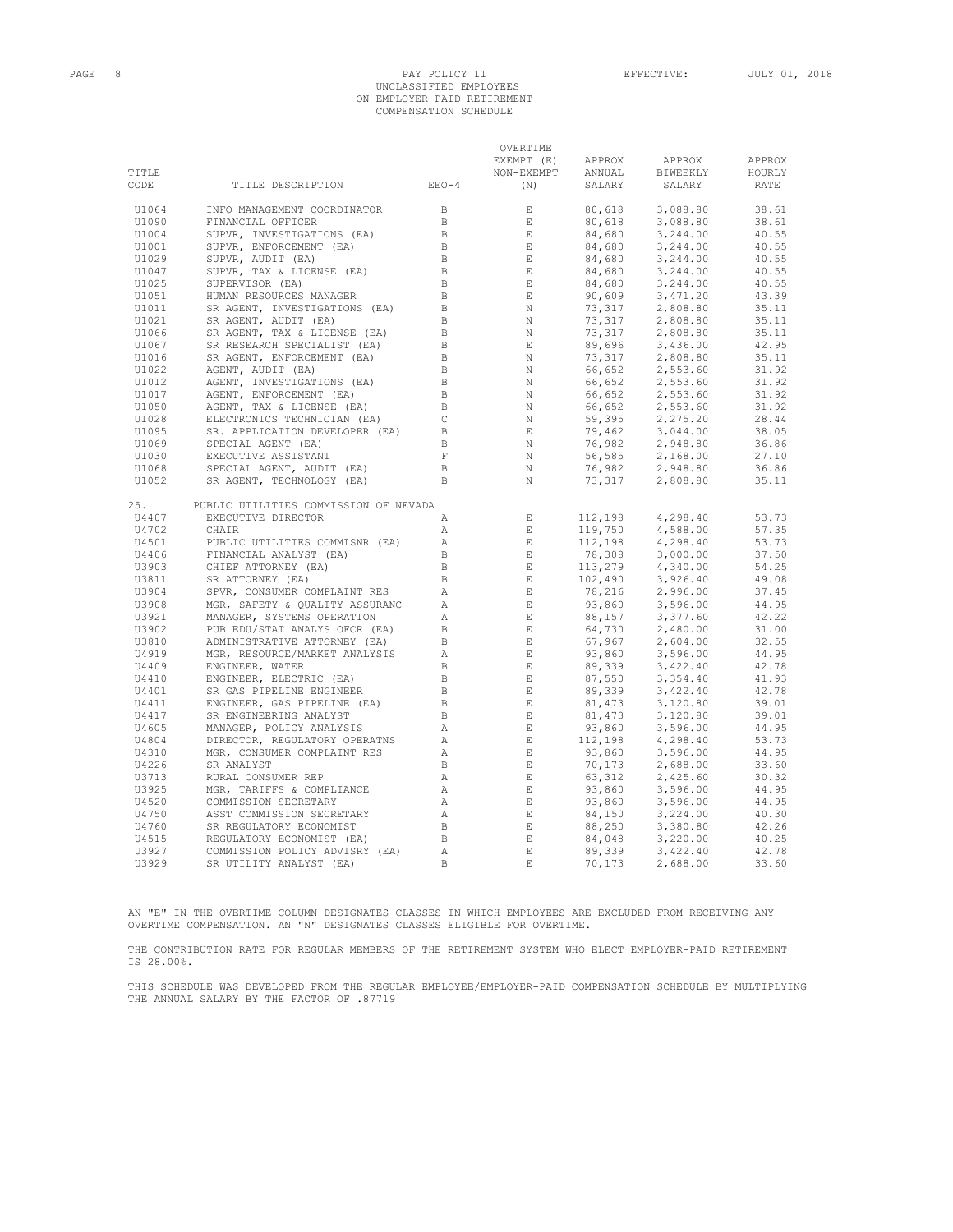### PAGE 9 PAY POLICY 11 EFFECTIVE: JULY 01, 2018 UNCLASSIFIED EMPLOYEES ON EMPLOYER PAID RETIREMENT COMPENSATION SCHEDULE

OVERTIME

| TITLE<br>CODE | TITLE DESCRIPTION                              | $EEO-4$               | EXEMPT (E)<br>NON-EXEMPT<br>(N) | APPROX<br>ANNUAL<br>SALARY | APPROX<br>BIWEEKLY<br>SALARY | APPROX<br>HOURLY<br>RATE |
|---------------|------------------------------------------------|-----------------------|---------------------------------|----------------------------|------------------------------|--------------------------|
|               |                                                |                       |                                 |                            |                              |                          |
| U4526         | RESOURCE PLANNING ENGINEER                     | $\, {\bf B}$          | $\mathbb E$                     | 81,473                     | 3,120.80                     | 39.01                    |
| U4524         | LEGAL CASE MANAGER                             | $\mathop{}\mathbb{E}$ | $\,$ E                          | 67,967                     | 2,604.00                     | 32.55                    |
| U9009         | EXECUTIVE ASSISTANT                            | $\mathbf F$           | $\mathbb N$                     | 53,943                     | 2,066.40                     | 25.83                    |
| U4430         | SENIOR FINANCIAL ANALYST                       | $\mathbb{A}$          | $\mathbf E$                     | 82,223                     | 3,149.60                     | 39.37                    |
| 26.           | DEPARTMENT OF MOTOR VEHICLES                   |                       |                                 |                            |                              |                          |
| U4602         | DIRECTOR, MOTOR VEHICLES                       | Α                     | $\,$ E                          | 122,448                    | 4,691.20                     | 58.64                    |
| U4110         | DEP DIRECTOR, MOTOR VEHICLES                   | Α                     | $\mathbf E$                     | 118,672                    | 4,546.40                     | 56.83                    |
| U9016         | CHIEF ADM LAW JUDGE (LIC ATTY)                 | $\mathbb{A}$          | E                               | 113,279                    | 4,340.00                     | 54.25                    |
| U9018         | DIV ADMNR, DMV FIELD SERVICES                  | Α                     | E                               | 103,029                    | 3,947.20                     | 49.34                    |
| U9021         | DIV ADMNR, DMV COMPLI/ENFORCE                  | $\mathbb{A}$          | E                               | 103,029                    | 3,947.20                     | 49.34                    |
| U9012         | DIV ADMNR, DMV AUTOMATION                      | Α                     | E                               | 103,029                    | 3,947.20                     | 49.34                    |
| U9013         | DIV ADMNR, DMV MOTOR CARRIER                   | Α                     | E                               | 93,860                     | 3,596.00                     | 44.95                    |
| U9015         | ADM LAW JUDGE (NOT LIC ATTY) EA                | B                     | $\mathbf E$                     | 91,701                     | 3,512.80                     | 43.91                    |
| U9020         | DIV ADMNR, DMV CENTRAL SVCS                    | Α                     | $\mathbf E$                     | 93,860                     | 3,596.00                     | 44.95                    |
| U9022         | DIV ADMNR, DMV MGMT SERVICES                   | Α                     | E                               | 93,860                     | 3,596.00                     | 44.95                    |
| U9115         | DIV ADMNR, DMV ADMIN SVCS                      | Α                     | E                               | 93,860                     | 3,596.00                     | 44.95                    |
| U9009         | EXECUTIVE ASSISTANT                            | $\mathbf F$           | $\mathbb N$                     | 53,943                     | 2,066.40                     | 25.83                    |
| U9206         | CH ADM LAW JUDG (NOT LIC ATTY)                 | Α                     | $\mathop{}\mathopen{} E$        | 102,490                    | 3,926.40                     | 49.08                    |
| U9207         | ADMIN LAW JUDGE (LIC ATTY) EA                  | Α                     | $\mathbf{E}$                    | 102,490                    | 3,926.40                     | 49.08                    |
| U9003         | DEP ADMNR DMV FIELD SERVICES                   | Α                     | $\mathbf{E}$                    | 93,860                     | 3,596.00                     | 44.95                    |
| U9005         | DEP ADM COMPLIANCE ENFORC (EA)                 | Α                     | $\mathbf{E}$                    | 93,860                     | 3,596.00                     | 44.95                    |
| 27.           | DEPARTMENT OF PUBLIC SAFETY                    |                       |                                 |                            |                              |                          |
| U4130         | DIRECTOR, PUBLIC SAFETY                        | Α                     | E                               | 122,448                    | 4,691.20                     | 58.64                    |
| *U4109        | DEP DIRECTOR, PUBLIC SAFETY                    | $\mathbb{A}$          | $\,$ E                          | 118,672                    | 4,546.40                     | 56.83                    |
| *U4404        | DIV ADMNR, PAROLE & PROBATION                  | Α                     | $\,$ E                          | 118,672                    | 4,546.40                     | 56.83                    |
| *U9010        | CHIEF, NEVADA HIGHWAY PATROL                   | $\mathbb{A}$          | E                               | 118,672                    | 4,546.40                     | 56.83                    |
| *U9011        | LT COL, NV HIGHWAY PATROL                      | Α                     | $\,$ E                          | 118,672                    | 4,546.40                     | 56.83                    |
| U3910         | CHAIR, STATE BOARD OF PAROLE C                 | Α                     | E                               | 103,029                    | 3,947.20                     | 49.34                    |
| *U9014        | DIV ADMNR, CAPITOL POLICE                      | Α                     | $\mathbf E$                     | 93,860                     | 3,596.00                     | 44.95                    |
| U9118         | DIV ADMNR, HWY SAFETY PLAN/ADM                 | Α                     | $\mathop{}\mathopen{} E$        | 78,216<br>78,216<br>53,943 | 2,996.00                     | 37.45                    |
| U9009         | EXECUTIVE ASSISTANT                            | $\mathbf F$           | $\,$ N                          |                            | 2,066.40                     | 25.83                    |
| U3911         | PAROLE BOARD MEMBER (EA)                       | Α                     | $\,$ E                          | 84,150                     | 3,224.00                     | 40.30                    |
| U3506         | EXEC ASSISTANT, PAROLE BOARD                   | $\mathbf F$           | $\,$ N                          | 53,943                     | 2,066.40                     | 25.83                    |
| U4203         | DIV ADMNR, STATE FIRE MARSHAL                  | Α                     | $\,$ E                          | 103,029                    | 3,947.20                     | 49.34                    |
| *U9002        | DIV ADMNR, INVESTIGATIONS                      | Α                     | E                               | 112,198                    | 4,298.40                     | 53.73                    |
| *U3720        | DIV ADMNR, GENERAL SERVICES                    | Α                     | $\mathbf{E}$                    | 107,641                    | 4,124.00                     | 51.55                    |
| U3704         | DIV ADMNR, HOMELAND SECURITY                   | $\mathbb{A}$          | $\,$ E                          | 112,198                    | 4,298.40                     | 53.73                    |
| U3711         | ANALYST SUPERVISOR/NAIC MGR                    | B                     | N                               | 71,035                     | 2,721.60                     | 34.02                    |
| U4223         | DIV ADMIR, CYBER DEFENSE COOR                  | Α                     | $\mathbf E$                     | 100,008                    | 3,831.20                     | 47.89                    |
| 28.           | DEPARTMENT OF CORRECTIONS                      |                       |                                 |                            |                              |                          |
| *U4704        | DIRECTOR, CORRECTIONS                          | Α                     | $\,$ E                          | 122,448                    | 4,691.20                     | 58.64                    |
| *U4717        | MEDICAL DIRECTOR                               | $\mathbb{A}$          | $\mathbf E$                     | 183,478                    | 7,029.60                     | 87.87                    |
| *U9033        | DEP DIRECTOR, INDUSTRIAL PGMS                  | Α                     | $\,$ E                          | 112,198                    | 4,298.40                     | 53.73                    |
| *U9034        | DEP DIRECTOR, OPERATIONS SOUTH                 | Α                     | $\mathbf E$                     | 112,198                    | 4,298.40                     | 53.73                    |
| *U4709        | DEP DIRECTOR, OPERATIONS NORTH                 | Α                     | $\,$ E                          | 112,198                    | 4,298.40                     | 53.73                    |
| U9035         | DEP DIRECTOR, SUPPORT SERVICES                 | Α                     | $\,$ E                          | 112,198                    | 4,298.40                     | 53.73                    |
| U9037         | MENTAL HEALTH DIRECTOR                         | Α                     | $\mathbf{E}$                    | 103,029                    | 3,947.20                     | 49.34                    |
| U9009         | EXECUTIVE ASSISTANT                            | $\mathbf F$           | N                               | 53,943                     | 2,066.40                     | 25.83                    |
| 29.           | PEACE OFFICERS STANDARDS & TRAINING COMMISSION |                       |                                 |                            |                              |                          |
| U3404         | DIRECTOR, POST                                 | Α                     | $\mathbf{E}$                    | 93,860                     | 3,596.00                     | 44.95                    |

\* EMPLOYEES IN THIS CLASS MAY QUALIFY FOR POLICE/FIRE RETIREMENT (SEE PAY POL 12)

AN "E" IN THE OVERTIME COLUMN DESIGNATES CLASSES IN WHICH EMPLOYEES ARE EXCLUDED FROM RECEIVING ANY OVERTIME COMPENSATION. AN "N" DESIGNATES CLASSES ELIGIBLE FOR OVERTIME.

THE CONTRIBUTION RATE FOR REGULAR MEMBERS OF THE RETIREMENT SYSTEM WHO ELECT EMPLOYER-PAID RETIREMENT IS 28.00%.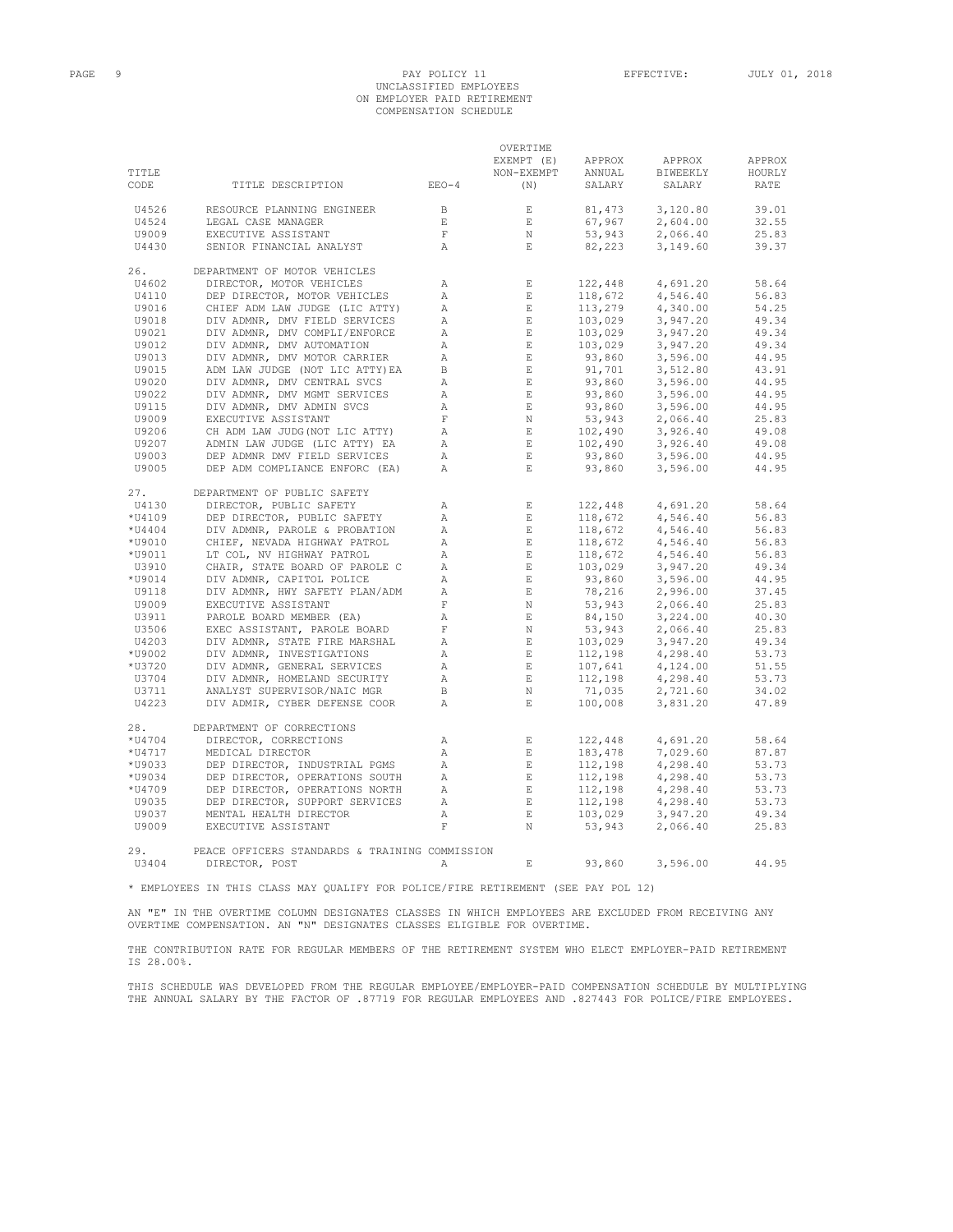# PAGE 10 PAY POLICY 11 EFFECTIVE: JULY 01, 2018 UNCLASSIFIED EMPLOYEES ON EMPLOYER PAID RETIREMENT COMPENSATION SCHEDULE

|                |                                                                              |                        | OVERTIME                     |                                                                                                                                                |                      |                |
|----------------|------------------------------------------------------------------------------|------------------------|------------------------------|------------------------------------------------------------------------------------------------------------------------------------------------|----------------------|----------------|
|                |                                                                              |                        | EXEMPT (E)                   | APPROX                                                                                                                                         | APPROX               | APPROX         |
| TITLE          |                                                                              |                        | NON-EXEMPT                   | ANNUAL                                                                                                                                         | BIWEEKLY             | HOURLY         |
| CODE           | TITLE DESCRIPTION                                                            | $EEO-4$                | (N)                          | SALARY                                                                                                                                         | SALARY               | RATE           |
|                |                                                                              |                        |                              |                                                                                                                                                |                      |                |
| U9054          | DEPUTY DIRECTOR, POST                                                        | A                      | E                            | 84,150                                                                                                                                         | 3,224.00             | 40.30          |
| U9009          | EXECUTIVE ASSISTANT                                                          | $\mathbf F$            | N                            | 53,943                                                                                                                                         | 2,066.40             | 25.83          |
| U3405          |                                                                              | $\mathbb{A}$           | $\mathbf E$                  | 74,082                                                                                                                                         |                      |                |
|                | BUREAU CHIEF (EA)                                                            |                        |                              |                                                                                                                                                | 2,837.60             | 35.47          |
| U3406          | TRAINING SPECIALIST (EA)                                                     | B.                     | $\mathbf{E}$                 | 67,621                                                                                                                                         | 2,590.40             | 32.38          |
| 30.            | DEPARTMENT OF CONSERVATION & NATURAL RESOURCES                               |                        |                              |                                                                                                                                                |                      |                |
| U4901          | DIRECTOR, CONS/NAT RESOURCES                                                 | A                      | $\mathbf{E}$                 | 122,448                                                                                                                                        | 4,691.20             | 58.64          |
| U4920          | DEP DIRECTOR, CNR (EA)                                                       | $\mathbb{A}$           | $\mathbf E$                  | 103,029                                                                                                                                        | 3,947.20             | 49.34          |
| U4509          | DIV ADMNR, ENVIRON PROTECTION                                                | $\mathbb{A}$           | $\quad$ E                    |                                                                                                                                                |                      | 56.83          |
|                |                                                                              |                        |                              | $103,029$<br>$118,672$<br>$118,672$<br>$132,022$                                                                                               | 4,546.40             |                |
| U4708          | DIV ADMNR, WATER RESOURCES                                                   | $\mathbb{A}$           | $\,$ E                       |                                                                                                                                                | 4,546.40             | 56.83          |
| $*$ U4204      | DIV ADMNR, FORESTRY                                                          | А                      | $\quad$ E                    |                                                                                                                                                | 3,947.20             | 49.34          |
| U4202          | DIV ADMNR, STATE PARKS                                                       | А                      | E                            |                                                                                                                                                | 3,947.20             | 49.34          |
| U4206          | DIV ADMNR, STATE LANDS<br>DIST SPVR, WATER COMMISSIONER                      | $\mathbb{A}$           | $\quad$ E                    |                                                                                                                                                | 3,596.00             | 44.95          |
| U3702          |                                                                              | $\mathbb A$            | $\mathbf E$                  |                                                                                                                                                | 2,604.00             | 32.55          |
| U9077          | ADMNR, NATURAL HERITAGE                                                      | А                      | E                            | $103,029$<br>$103,029$<br>$93,860$<br>$67,967$<br>$78,216$<br>$93,860$                                                                         | 2,996.00             | 37.45          |
| U9071          | ADMNR, HISTORIC PRESERVATN                                                   | $\mathbb{A}$           | E                            |                                                                                                                                                | 3,596.00             | 44.95          |
| U9009          | ADMNR, NATURAL HERE:<br>ADMNR, HISTORIC PRE:<br>EXECUTIVE ASSISTANT          | $\mathbf F$            | N                            | 53,943                                                                                                                                         | 2,066.40             | 25.83          |
|                |                                                                              |                        |                              |                                                                                                                                                |                      |                |
| 31.            | DEPARTMENT OF WILDLIFE                                                       |                        |                              |                                                                                                                                                |                      |                |
| U4304          | DIRECTOR, WILDLIFE                                                           | $\mathbb{A}$           | E                            | 112,198                                                                                                                                        | 4,298.40             | 53.73          |
| U9103          | DEPUTY DIRECTOR, WILDLIFE (EA)                                               | $\mathbb{A}$           | $\;$ E                       | 103,029                                                                                                                                        | 3,947.20             | 49.34          |
| *U9041         | CHIEF GAME WARDEN                                                            | $\mathbb{A}$           | $\_$ E                       | 93,860<br>93,860<br>84,150<br>84,150<br>84,150<br>84,150                                                                                       | 3,596.00             | 44.95          |
| U9124          | DIV ADMNR, WILDLIFE DIVERSITY                                                | $\mathbb{A}$           | E                            |                                                                                                                                                | 3,224.00             | 40.30          |
| U9121          | DIV ADMNR, WILDLIFE ADMIN                                                    | Α                      | E                            |                                                                                                                                                | 3,224.00             | 40.30          |
| U9117          | DIV ADMNR, HABITAT                                                           | Α                      | E                            |                                                                                                                                                | 3,224.00             | 40.30          |
| U9116          | DIV ADMNR, GAME MANAGEMENT                                                   | А                      | E                            |                                                                                                                                                | 3,224.00             | 40.30          |
| U9098          | DIV ADMR, FISH MGT                                                           | А                      | $\,$ E                       |                                                                                                                                                | 3,224.00             | 40.30          |
| U9039          | DIV ADMNR, CONSERVATION EDU                                                  | Α                      | $\,$ E $\,$                  | $84,150$<br>$84,150$<br>$84,150$                                                                                                               | 3,224.00             | 40.30          |
| U9009          | EXECUTIVE ASSISTANT                                                          | $\mathbf F$            | $\,$ N                       | 53,943                                                                                                                                         | 2,066.40             | 25.83          |
|                |                                                                              |                        |                              |                                                                                                                                                |                      |                |
| 32.            | DEPARTMENT OF TRANSPORTATION                                                 |                        |                              |                                                                                                                                                |                      |                |
| U5000          | DIRECTOR, TRANSPORTATION                                                     | $\mathbb{A}$           | E                            | 122,448                                                                                                                                        | 4,691.20             | 58.64          |
| U4705          | DEP DIRECTOR, NDOT (EA)                                                      | $\mathbb{A}$           | $\quad$ E                    | 119,750                                                                                                                                        | 4,588.00             | 57.35          |
| U9036          | ASSISTANT DIRECTOR ENGINEERING                                               | $\mathbb{A}$           | E                            |                                                                                                                                                | 4,546.40             | 56.83          |
| U9123          | ASSISTANT DIRECTOR OPERATIONS                                                | Α                      | $\quad$ E                    |                                                                                                                                                | 4,546.40             | 56.83          |
| U9032          | ASST DIR PLANNING/PGM DEVEL                                                  | Α                      | $\mathbf E$                  |                                                                                                                                                | 3,947.20             | 49.34          |
| U9102          | ASST DIRECTOR ADMIN SERVICES                                                 | $\mathbb{A}$           | $\quad$ E                    |                                                                                                                                                | 3,947.20             | 49.34          |
| U4707          | HEARINGS OFFICER                                                             | $\, {\bf B}$           | $\;$ E                       |                                                                                                                                                | 2,604.00             | 32.55          |
| U9009          |                                                                              | $\mathbf F$            | N                            |                                                                                                                                                | 2,066.40             | 25.83          |
| U4730          | EXECUTIVE ASSISTANT<br>ADMR OF EXTERNAL CIVIL RIGHTS                         | Α                      | $\mathbb E$                  |                                                                                                                                                | 3,596.00             | 44.95          |
| U4735          | COMMUNICATIONS DIRECTOR<br>COMMUNICATIONS DIRECTOR<br>CHIEF PTLOT            | Α                      | E                            |                                                                                                                                                | 3,224.00             | 40.30          |
| U4731          |                                                                              | $\, {\bf B}$           | $\,$ E                       |                                                                                                                                                |                      | 43.91          |
|                |                                                                              |                        |                              |                                                                                                                                                | 3,512.80             |                |
| U4732<br>U4733 | PILOT III (EA)<br>PILOT II                                                   | $\, {\bf B}$<br>$\,$ B | $\mathbf{E}$<br>$\mathbf{E}$ | $\begin{array}{l} 119,750\\ 118,672\\ 138,672\\ 103,029\\ 103,029\\ 67,967\\ 53,943\\ 93,860\\ 91,701\\ 84,150\\ 78,216 \end{array}$<br>78,216 | 3,224.00<br>2,996.00 | 40.30<br>37.45 |
|                |                                                                              |                        |                              |                                                                                                                                                |                      |                |
| 33.            | COLORADO RIVER COMMISSION OF NEVADA                                          |                        |                              |                                                                                                                                                |                      |                |
| U4803          | DIRECTOR, COLORADO RIVER COMM                                                | $\mathbb{A}$           | $\,$ E                       | 126,383                                                                                                                                        | 4,841.60             | 60.52          |
| U4001          | DEPUTY DIRECTOR                                                              | Α                      | E                            | 120, 165<br>114, 514<br>114, 514<br>62, 944                                                                                                    | 4,604.00             | 57.55          |
| U4013          | DIVISION HEAD, WATER                                                         | $\mathbb{A}$           | $\,$ E                       |                                                                                                                                                | 4,387.20             | 54.84          |
| U4014          | DIVISION HEAD,<br>ADMIN SERVICES<br>OFFICE MANAGER<br>ADMIN SERVICES OFFICER | A                      | $\mathbf E$                  |                                                                                                                                                | 4,387.20             | 54.84          |
| U4031          |                                                                              | $\mathbf F$            | $\mathbf{E}$                 |                                                                                                                                                | 2,411.20             | 30.14          |
| U4017          | SR ENERGY ACCOUNTANT (EA)                                                    | $\Box$                 | $\mathop{}\!\textnormal{E}$  | 85,831                                                                                                                                         | 3,288.00             | 41.10          |
| U4018          | NATURAL RESOURCE SPEC (EA)                                                   | $\,$ B                 | $\mathbf E$                  | 99,566                                                                                                                                         | 3,814.40             | 47.68          |
|                |                                                                              | A                      | $\mathbf{E}$                 |                                                                                                                                                |                      |                |
| U4020          | ENVIRONMENTAL PROGRAM MGR                                                    |                        |                              | 102,998                                                                                                                                        | 3,945.60             | 49.32          |

\* EMPLOYEES IN THIS CLASS MAY QUALIFY FOR POLICE/FIRE RETIREMENT (SEE PAY POL 12)

AN "E" IN THE OVERTIME COLUMN DESIGNATES CLASSES IN WHICH EMPLOYEES ARE EXCLUDED FROM RECEIVING ANY OVERTIME COMPENSATION. AN "N" DESIGNATES CLASSES ELIGIBLE FOR OVERTIME.

THE CONTRIBUTION RATE FOR REGULAR MEMBERS OF THE RETIREMENT SYSTEM WHO ELECT EMPLOYER-PAID RETIREMENT IS 28.00%.